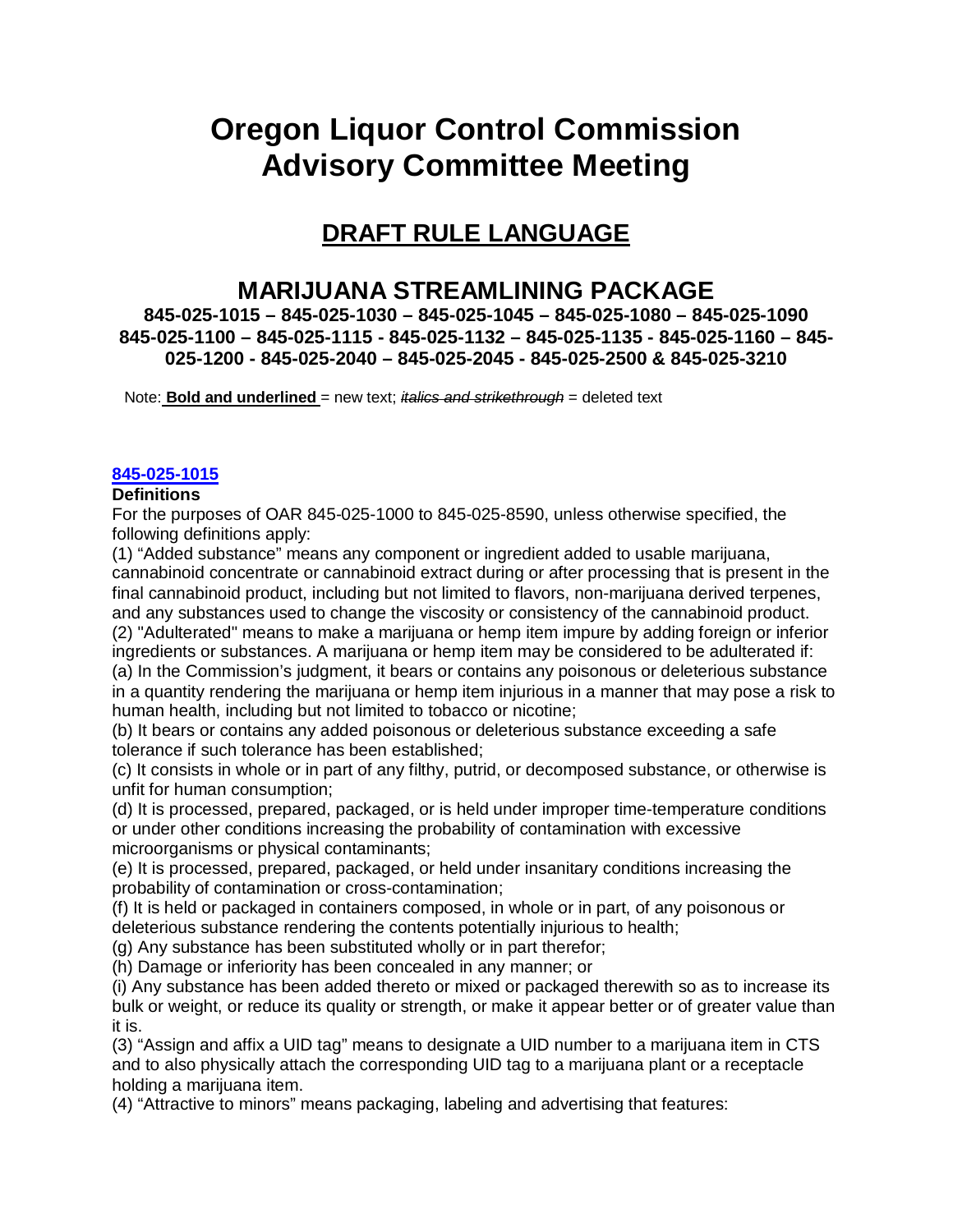(a) Cartoons;

(b) A design, brand or name that resembles a non-cannabis consumer product of the type that is typically marketed to minors;

(c) Symbols or celebrities that are commonly used to market products to minors;

(d) Images of minors; or

(e) Words that refer to products that are commonly associated with minors or marketed by minors.

(5) "Authority" means the Oregon Health Authority.

(6) "Business day" means Monday through Friday excluding legal holidays.

(7) "Cannabinoid" means any of the chemical compounds that are the active constituents of marijuana or industrial hemp.

(8) "Cannabinoid concentrate" means a substance obtained by separating cannabinoids from marijuana by:

(a) A mechanical extraction process;

(b) A chemical extraction process using a nonhydrocarbon-based or other solvent, such as water, vegetable glycerin, vegetable oils, animal fats, isopropyl alcohol or ethanol; or (c) A chemical extraction process using the solvent carbon dioxide, provided that the process does not involve the use of high heat or pressure; or

(d) Any other process identified by the Commission, in consultation with the Authority, by rule.

(9) "Cannabinoid edible" means food or potable liquid into which a cannabinoid concentrate, cannabinoid extract or dried marijuana leaves or flowers have been incorporated.

(10) "Cannabinoid extract" means a substance obtained by separating cannabinoids from marijuana by:

(a) A chemical extraction process using a hydrocarbon-based solvent, such as butane, hexane or propane;

(b) A chemical extraction process using the solvent carbon dioxide, if the process uses high heat or pressure; or

(c) Any other process identified by the Commission, in consultation with the authority, by rule. (11) Cannabinoid Product

(a) Means: a cannabinoid edible and any other product intended for human consumption or use, including a product intended to be applied to the skin or hair, that contains cannabinoids or dried marijuana leaves or flowers:

(b) Includes:

(A) Usable marijuana, cannabinoid extracts and cannabinoid concentrates that have been combined with an added substance; or

(B) Any combination of usable marijuana, cannabinoid extracts and cannabinoid concentrates.

(c) Does not include:

(A) Usable marijuana by itself;

(B) A cannabinoid concentrate by itself;

(C) A cannabinoid extract by itself; or

(D) Industrial hemp, as defined in ORS 571.300.

(12)"Cannabinoid tincture" means a liquid cannabinoid product packaged in a container of 4 fluid ounces or less that consists of either:

(a) A non-potable solution consisting of at least 25% non-denatured alcohol, in addition to cannabinoid concentrate, extract or usable marijuana, and perhaps other ingredients intended for human consumption or ingestion, that is exempt from the Liquor Control Act under ORS 471.035; or

(b) A non-potable solution comprised of glycerin, plant-based oil, or concentrated syrup; cannabinoid concentrate, extract or usable marijuana; and other ingredients that does not contain any added sweeteners and is intended for human consumption or ingestion.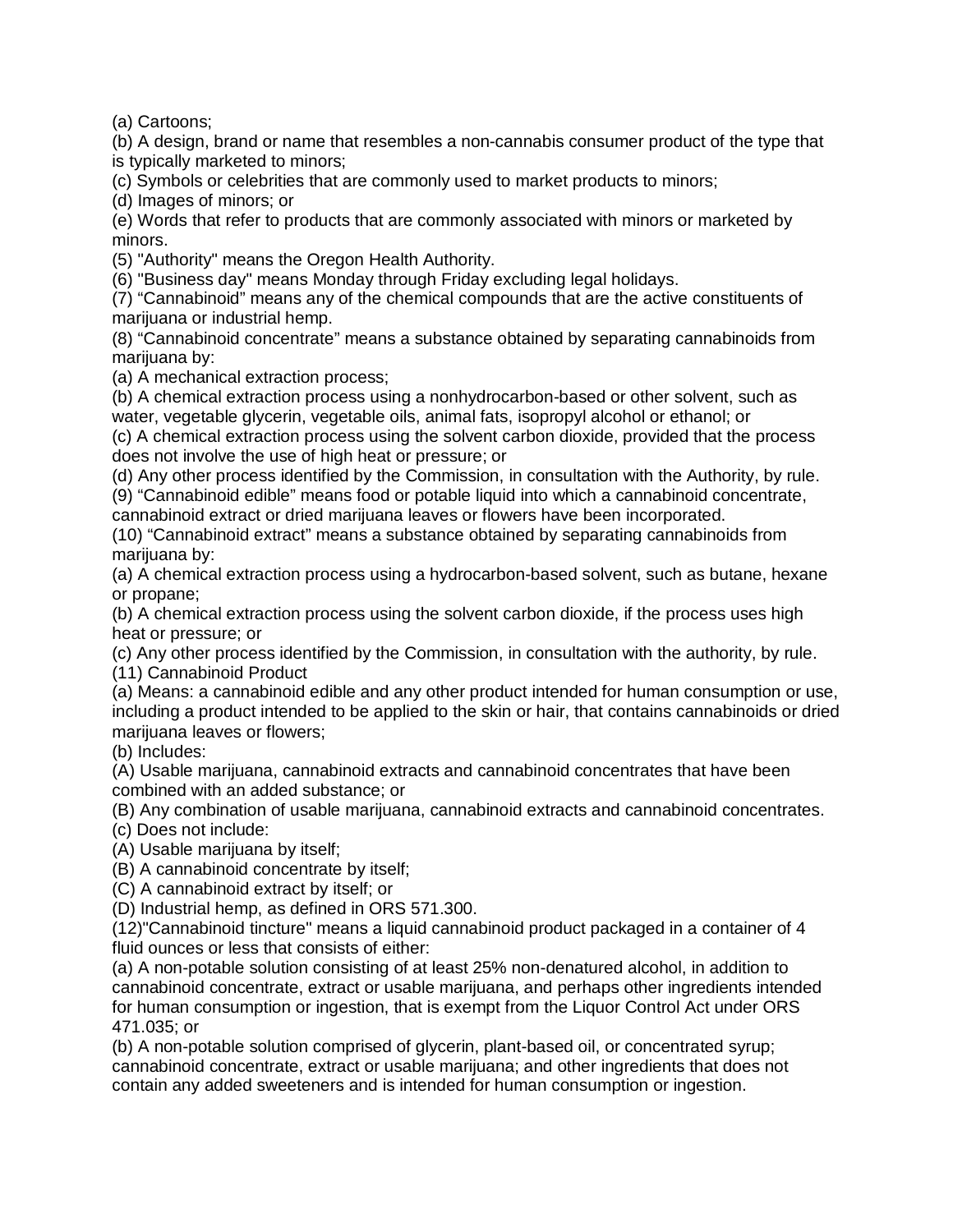(13) "Cannabis Tracking System" or "CTS" means the system for tracking the transfer of marijuana items and other information as authorized by ORS 475B.177.

(14) "Commission-certified Hemp Grower" means a hemp grower certified by the Commission under OAR 845-025-2700 to deliver industrial hemp to processors or wholesalers.

(15) "Commission- certified Hemp Handler" means a hemp handler certified by the Commission under OAR 845-025-2705 to deliver industrial hemp or hemp items to processors, wholesalers, or retailers.

(16) "Cartoon" means any drawing or other depiction of an object, person, animal, creature or any similar caricature which may exhibit the following criteria:

(a) The use of comically exaggerated features;

(b) The attribution of human characteristics to animals, plants or other objects, or the similar use of anthropomorphic technique; or

(c) The attribution of unnatural or extra-human abilities, such as imperviousness to pain or injury, X-ray vision, tunneling at very high speeds or transformation.

(17) "Common Ownership"

(a) Means any commonality between individuals or legal entities named as applicants or persons with a financial interest in a license or business proposed to be licensed.

(b) Does not mean the leasing of the property to another licensee at a commercially reasonable rate if there is no other financial interest in the other licensed business.

(18) "Compliance transaction" means a single covert, on-site visit in which a Commission authorized representative poses as an authorized representative of a licensee or a consumer and attempts to purchase or purchases a marijuana item from a licensee, or attempts to sell or sells a marijuana item to a licensee.

(19)"Container"

(a) Means a sealed, hard or soft-bodied receptacle in which a marijuana item is placed and any outer receptacle intended to display a marijuana item for ultimate sale to a consumer.

(b) Does not mean:

(A) Inner wrapping or lining;

(B) An exit package; or

(C) A shipping container used to transfer marijuana items or industrial commodities or products in bulk from one licensee or registrant to another.

(20) "Contractor" means a person, other than a licensee representative, who temporarily visits the licensed premises to perform a service, maintenance or repair.

(21)"Commission" means the Oregon Liquor Control Commission.

(22) "Commissioner" means a member of the Oregon Liquor Control Commission.

(23) "Consumer" means a person who purchases, acquires, owns, holds or uses marijuana items other than for the purpose of resale.

(24) "CTS Administrator" means a CTS user who may add, edit or disable access for other CTS users.

(25) "CTS User" means an individual with online access to CTS.

(26) "Date of Harvest" means the day the last mature marijuana plant in the harvest lot was harvested.

(27) "Designated primary caregiver" has the meaning given that term in ORS 475B.791. (28)(a) "Financial consideration" means value that is given or received either directly or indirectly through sales, barter, trade, fees, charges, dues, contributions or donations.

(b) "Financial consideration" does not include marijuana, cannabinoid products or cannabinoid concentrates that are delivered within the scope of and in compliance with ORS 475B.301. (29) "Financial interest" means having an interest in *the business***an applicant, licensee, or** 

**laboratory licensee**, such that the performance of the business causes, or is capable of causing, an individual, or a legal entity with which the individual is affiliated, to benefit or suffer financially.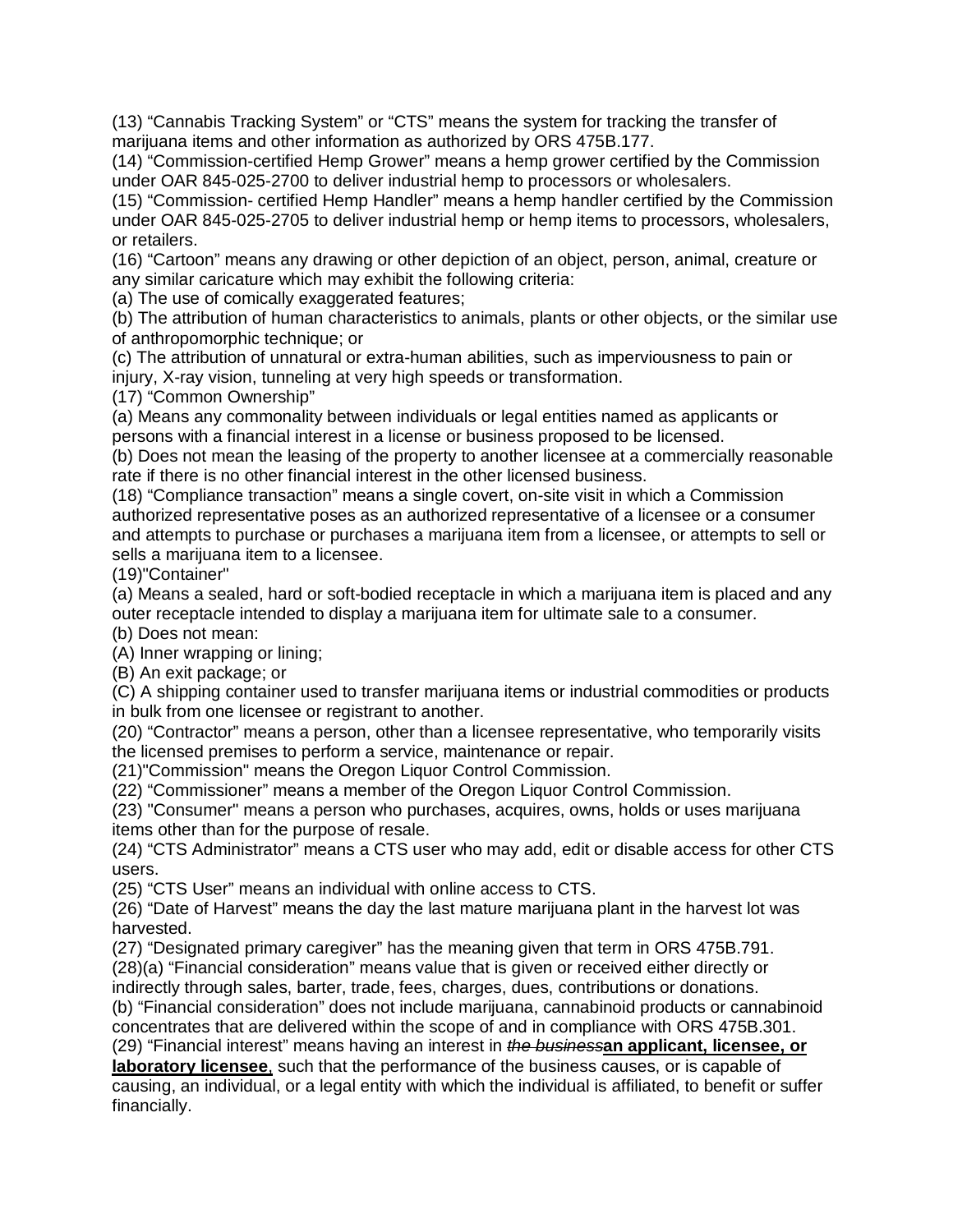(a) Financial interest includes but is not limited to:

(A) Receiving, as an employee or agent, out-of-the-ordinary compensation, either in the form of overcompensation or under compensation;

(B) Lending money, real property or personal property to an applicant, licensee, or laboratory licensee for use in the business that constitutes a substantial portion of the business cost or is lent at a commercially unreasonable rate;

(C) Giving money, real property or personal property to an applicant, licensee, or laboratory licensee for use in the business; or

(D) Being the spouse or domestic partner of an applicant, licensee, or laboratory licensee. For purposes of this subsection, "domestic partners" includes adults who share the same regular and permanent address and would be financially impacted by the success or failure of the business as well as adults who qualify for a "domestic partnership" as defined under ORS 106.310**.; or**

## **(E) Having an ownership interest as described in OAR 845-025-1045.**

(b) Financial interest does not include any investment that the investor does not control in nature, amount or timing.

(30) "Elementary school"

(a) Means a learning institution containing any combination of grades kindergarten through 8.

(b) Does not mean a learning institution that includes only pre-kindergarten, kindergarten, or a combination of pre-kindergarten and kindergarten.

(31) "Flowering" means a marijuana plant that has formed a mass of pistils measuring greater than two centimeters wide at its widest point.

(32) "Grow site" means a specific location registered by the Authority and used by the grower to produce marijuana for medical use by a specific patient under ORS 475B.810.

(33)(a) "Harvest" means the physical act of cutting or picking flowers or leaves from a marijuana plant or removing mature marijuana plants from the soil or other growing media.

(b) "Harvest" does not include pruning or removing waste material from a marijuana plant remaining in soil or other growing media.

(34) "Harvest lot" means a specifically identified quantity of marijuana that is, cultivated utilizing the same growing practices and harvested within a 72 hour period at the same location and cured under uniform conditions.

(35) "Harvested industrial hemp"

(a) Means industrial hemp that has been harvested, including:

(A) Industrial hemp that has not been processed in any form; and

(B) Industrial hemp that has been minimally processed, for purposes of transfer or storage including chopping, separating, or drying.

(b) Does not mean:

- (A) Usable hemp as defined in OAR 603-048-2310;
- (B) An industrial hemp commodity or product as defined in OAR 603-048-0010;
- (C) Living industrial hemp plants; or
- (D) Industrial hemp seed:
- (i) That is part of a crop, as that term is defined in ORS 571.300;
- (ii) That is retained by a hemp grower for future planting;
- (iii) That is agricultural hemp seed;

(iv) That is for processing into or for use as agricultural hemp seed; or

(v) That has been processed in a manner or to an extent that the Cannabis seed is incapable of germination.

(36) "Hemp Grower" means a person or entity that is registered with the Oregon Department of Agriculture under ORS 571.305 to produce industrial hemp.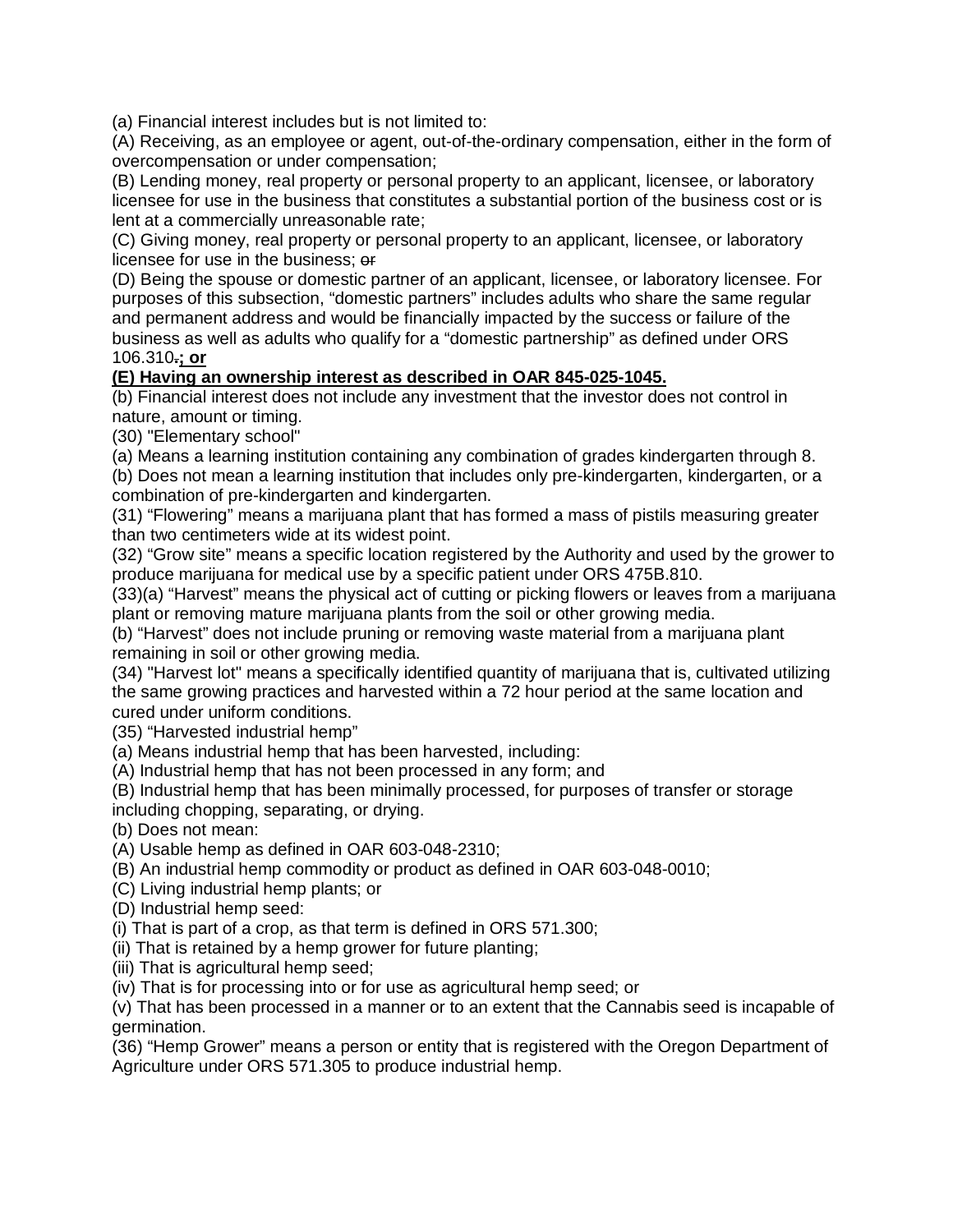(37) "Hemp Handler" means a person or entity that is registered with the Oregon Department of Agriculture under ORS 571.305 to process industrial hemp into commodities, products or agricultural hemp seed.

(38) "Hemp item"

(a) Means:

(A) Usable hemp as defined in OAR 603-048-2310;

(B) Hemp stalk as defined in OAR 603-048-2310;

(C) A cannabinoid product as defined in OAR 603-048-2310; or

(D) A hemp concentrate or extract as defined in OAR 603-048-2310.

(b) Does not mean:

(A) Industrial hemp processed through retting or other processing such that it is suitable fiber for textiles, rope, paper, hempcrete, or other building or fiber materials;

(B) Industrial hemp seed processed such that it is incapable of germination and processed such that is suitable for human consumption; or

(C) Industrial hemp seed pressed or otherwise processed into oil.

(39) "Immature marijuana plant" means a marijuana plant that is not flowering.

(40) "Intended for human consumption" means intended for a human to eat, drink, or otherwise put in the mouth but does not mean intended for human inhalation or human use.

(41) "Intended for human use" means intended to be used by applying it to a person's skin or hair, inhalation or otherwise consuming the product except through the mouth.

(42) "Inventory Tracking" means activities and documentation processes to track marijuana items from seed to sale, including establishing an accurate record from one marijuana item to another, in the cannabis tracking system.

(43) "Industrial hemp":

(a) Means all non-seed parts and varieties of the Cannabis plant, whether growing or not, that contain an average tetrahydrocannabinol concentration that does not exceed 0.3 percent on a dry weight basis.

(b) Means any Cannabis seed:

(A) That is part of a crop, as that term is defined in ORS 571.300;

(B) That is retained by a hemp grower for future planting;

(C) That is agricultural hemp seed;

(D) That is for processing into or for use as agricultural hemp seed; or

(E) That has been processed in a manner or to an extent that the Cannabis seed is incapable of germination.

(c) Does not mean industrial hemp commodities or products or marijuana.

(44) "Inhalable cannabinoid product" means a cannabinoid product or hemp cannabinoid product that is intended for human inhalation.

(45) "Invited guests" means family member and business associates of the licensee, not members of the general public.

(46) "Laboratory" means a laboratory certified by the Authority under ORS 438.605 to 438.620 and authorized to sample or test marijuana items for purposes specified in these rules.

(47) "Laboratory licensee" means a laboratory licensed under ORS 475B.560 and includes each applicant listed on an application that the Commission has approved and each *individual***person** who *the Commission has***is** added to the license. **as described in OAR 845-025-1160(4).**

(48) "Licensee" means any person who holds a license issued under ORS 475B.070, 475B.090, 475B.100, or 475B.105 and includes: **each applicant listed on an application that the** 

#### **Commission has approved and each person who is added to the license as described in OAR 845-025-1160(4).**

*(a) Each applicant listed on an application that the Commission has approved;*

*(b) Each individual who meets the qualification described in OAR 845-025-1045 and who the Commission has added to the license under OAR 845-025-1030; or*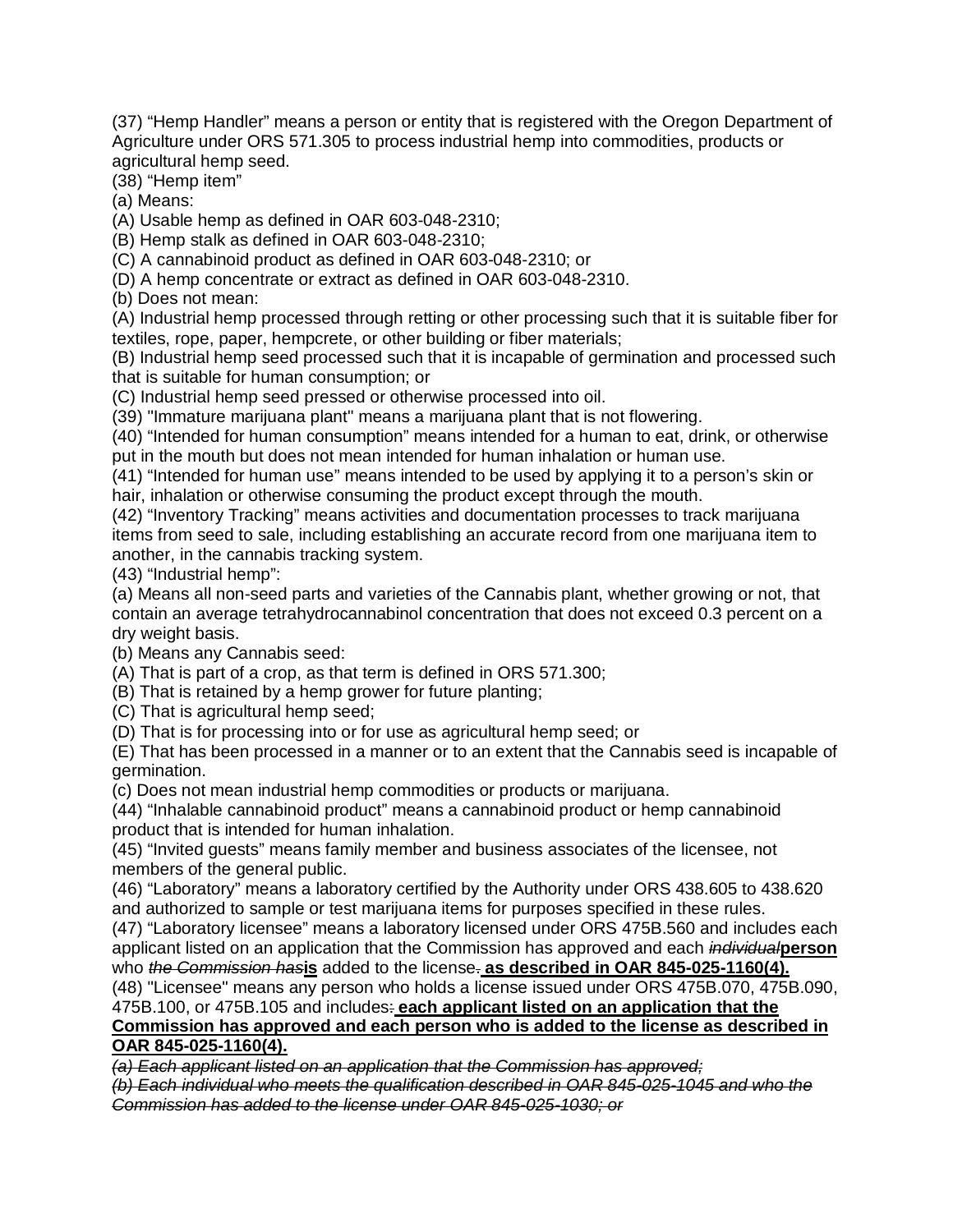*(c) Each individual who has a financial interest in the licensed business and who the Commission has added to the license under OAR 845-025-1030.*

*(49***(49) "Licensee of record" means a licensee who the Commission has listed on the license certificate as a license holder for a producer, processor, wholesaler, retailer, or laboratory license.** 

**(a) A licensee of record may be:**

**(A) A natural person; or**

**(B) A business entity that can legally do business in Oregon, such as a business** 

**corporation, a nonprofit corporation, a limited liability company, a limited partnership, or a limited liability partnership.**

**(b) There may be more than one licensee of record for the same license if:**

**(A) The business is operated as a joint venture or other similar arrangement between two or more persons; or** 

**(B) A person who has no direct or indirect ownership or control of any other licensee of record qualifies as an applicant for the license.**

**(50)** "Licensee representative" means an owner, director, officer, manager, employee, agent, or other representative of a licensee **or laboratory licensee,** to the extent that the person acts in a representative capacity.

(5051) "Limited access area" means a building, room, or other contiguous area on a licensed premises where a marijuana item is present, but does not include a consumer sales area on a licensed retailer premises.

(5152) "Limit of quantification" or "LOQ" means the minimum levels, concentrations, or quantities of a target variable, for example, an analyte that can be reported by a laboratory with a specified degree of confidence.

(5253) "Marijuana" means the plant Cannabis family Cannabaceae, any part of the plant Cannabis family Cannabaceae and the seeds of the plant Cannabis family Cannabaceae. "Marijuana" does not include:

(a) Industrial hemp, as defined in ORS 571.300; or

(b) Prescription drugs, as that term is defined in ORS 689.005, including those containing one or more cannabinoids, that are approved by the United State Food and Drug Administration and dispensed by a pharmacy, as defined in ORS 689.005.

(5354) "Marijuana flowers" means the flowers of the plant genus Cannabis within the plant family Cannabaceae.

(5455) "Marijuana items" means marijuana, cannabinoid products, cannabinoid concentrates and cannabinoid extracts.

(5556) "Marijuana leaves" means the leaves of the plant genus Cannabis within the plant family Cannabaceae.

(5657) "Marijuana processor" means a person who processes marijuana items in this state.

(5758) "Marijuana producer" means a person who produces marijuana in this state.

(5859) "Marijuana retailer" means a person who sells marijuana items to a consumer in this state.

(5960) "Marijuana wholesaler" means a person who purchases marijuana items in this state for resale to a person other than a consumer.

(6061) "Mature marijuana plant" means a marijuana plant that is not an immature marijuana plant.

(6162) "Medical grade cannabinoid product, cannabinoid concentrate or cannabinoid extract" means a cannabinoid product, cannabinoid concentrate or cannabinoid extract that has a concentration of tetrahydrocannabinol that is permitted under ORS 475B.625 for consumers who hold a valid registry identification card issued under ORS 475B.797.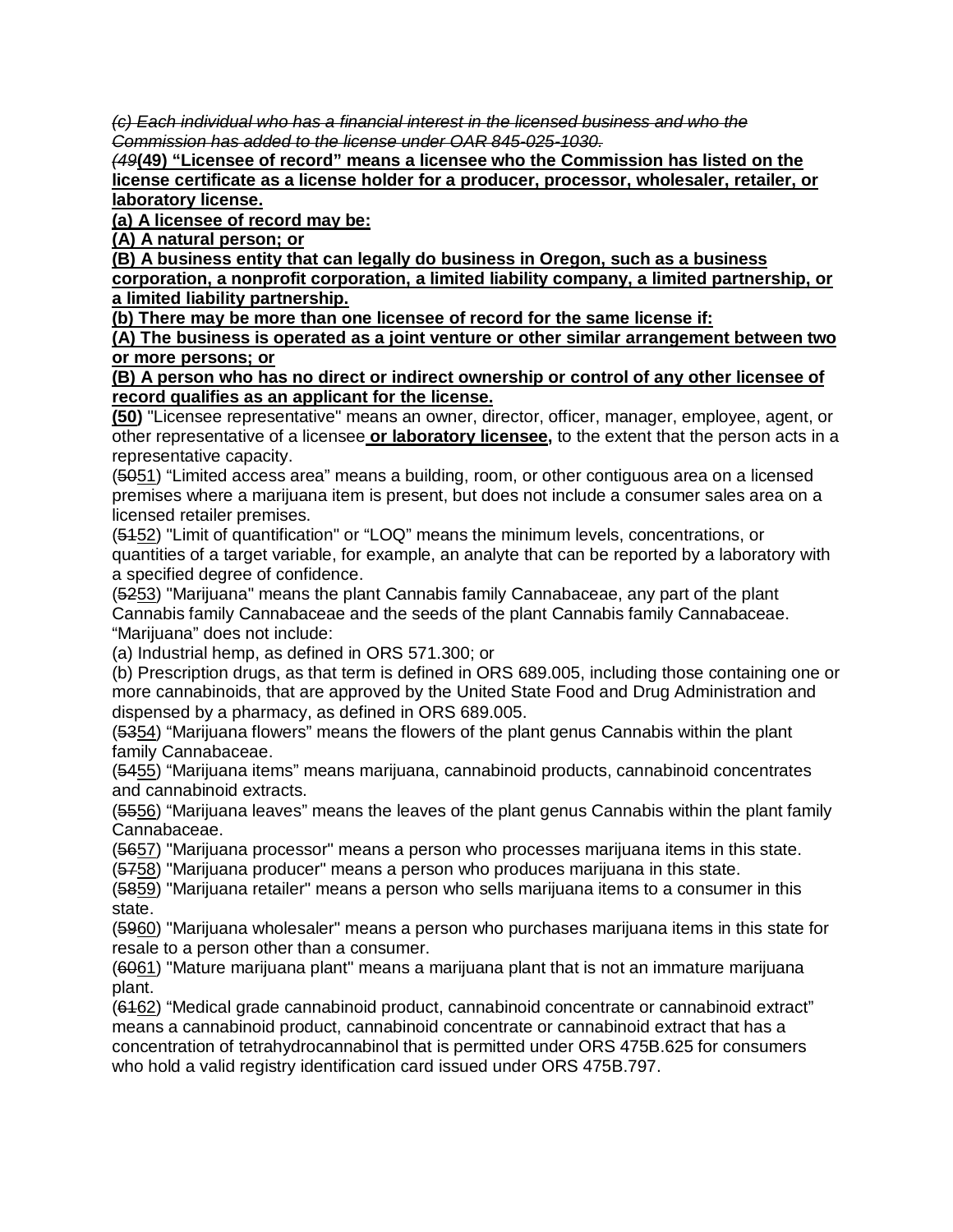(6263) "Micro-Wholesaler" means a marijuana wholesaler licensed by the Commission that only purchases or receives seeds, immature plants or usable marijuana from a producer with a micro tier I or tier II canopy.

(6364) "Minor" means any person under 21 years of age.

(6465) "Non-cannabis additive" means a substance or group of substances that are derived from a source other than marijuana or industrial hemp.

(a) "Non-cannabis additive" includes but is not limited to purified compounds, essential oils, oleoresins, essences or extractives, protein hydrolysates, distillates, or isolates.

(b) "Non-cannabis additive" does not include plant material that is in the whole, broken, or ground form.

(6566) "Non-Toxic" means not causing illness, disability or death to persons who are exposed. (6667) "Non-profit Dispensary" means a medical marijuana dispensary registered under ORS 475B.858, owned by a nonprofit corporation organized under ORS chapter 65, and that is in compliance with the Authority's rules governing non-profit dispensaries in OAR 333, Division 8.

(6768) "ORELAP" means the Oregon Environmental Laboratory Accreditation Program administered by the Authority pursuant to ORS 438.605 to 438.620.

(6869) "Patient" has the same meaning as "registry identification cardholder."

(6970) "Permittee" means any person who holds a Marijuana Workers Permit.

(7071) "Person" has the meaning given that term in ORS 174.100.

(7172) "Person Responsible for a Marijuana Grow Site" or "PRMG" has the meaning given that term in OAR 333-008-0010.

(7273) "Points of ingress and egress" means any point that may be reasonably used by an individual to enter into an area and includes but is not limited to doors, gates, windows,

crawlspace access points, and openings whether or not those points are secured by a locked door, window, or means capable of being unlocked or unsealed by a key, code, or other method intended to allow access.

(7374) "Person responsible for a marijuana grow site" or "PRMG" has the meaning given that term in OAR 333-008-0010.

(7475) "Premises" or "licensed premises" includes the following areas of a location licensed under sections ORS 475B.010 to 475B.545:

(a) All public and private enclosed areas at the location that are used in the business operated at the location, including offices, kitchens, rest rooms and storerooms;

(b) All areas outside a building that the Commission has specifically licensed for the production, processing, wholesale sale or retail sale of marijuana items; and

(c) "Premises" or "licensed premises" does not include a primary residence.

(7576) "Primary Residence" means real property inhabited for the majority of a calendar year by an owner, renter or tenant, including manufactured homes and vehicles used as domiciles. (7677) "Principal Officer" includes the president, any vice president with responsibility over the

operation of a licensed business, the secretary, the treasurer, or any other officer designated by the Commission.

(7778) "Processes"

(a) "Processes" means the processing, compounding or conversion of marijuana into cannabinoid products, cannabinoid concentrates or cannabinoid extracts.

(b) "Processes" does not include packaging or labeling.

(7879) "Process lot" means:

(a) Any amount of cannabinoid concentrate or extract of the same type and processed at the same time using the same extraction methods, standard operating procedures and batches from the same or different harvest lots; or

(b) Any amount of cannabinoid products of the same type and processed at the same time using the same ingredients, standard operating procedures and batches from the same or different harvest lots or process lots of cannabinoid concentrate or extract.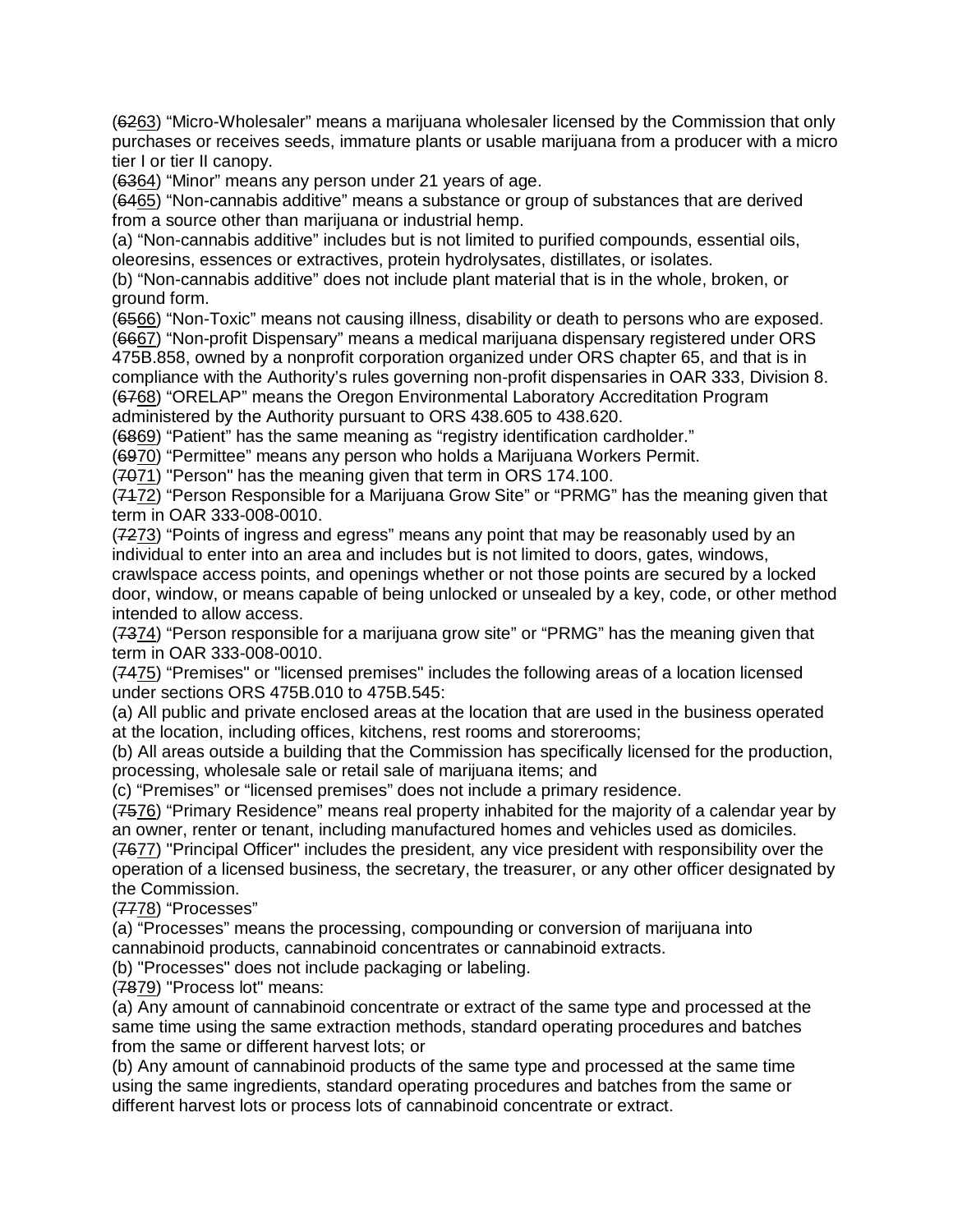(7980) "Producer" means a marijuana producer licensed by the Commission.

(8081) "Produces"

(a) "Produces" means the manufacture, planting, propagation, cultivation, growing or harvesting of marijuana.

(b) "Produces" does not include:

(A) The drying of marijuana by a marijuana processor, if the marijuana processor is not otherwise producing marijuana; or

(B) The cultivation and growing of an immature marijuana plant by a marijuana wholesaler or marijuana retailer if the marijuana wholesaler or marijuana retailer purchased or otherwise received the plant from a licensed marijuana producer.

(8182) "Propagate" means to grow immature marijuana plants or to breed or produce seeds. (8283) "Public place" means a place to which the general public has access and includes, but is not limited to, hallways, lobbies and other parts of apartment houses and hotels not constituting rooms or apartments designed for actual residence, and highways, streets, schools, places of amusement, parks, playgrounds and areas used in connection with public passenger transportation.

(8384) "Regulatory specialist" means a full-time employee of the Commission who is authorized to act as an agent of the Commission in conducting inspections or investigations, making arrests and seizures, aiding in prosecutions for offenses, issuing citations for violations and otherwise enforcing chapter 471, ORS 474.005 to 474.095, 474.115, 475B.010 to 475B.545, 475B.550 to 475B.590 and 475B.600 to 475B.655, Commission rules and any other statutes the

Commission considers related to regulating liquor or marijuana. (8485) "Registry identification cardholder" has the meaning given that term in ORS 475B.791.

(8586) "Retailer" means a marijuana retailer licensed by the Commission.

(8687) "Safe" means:

(a) A metal receptacle with a locking mechanism capable of storing all marijuana items on a licensed premises that:

(A) Is rendered immobile by being securely anchored to a permanent structure of an enclosed area; or

(B) Weighs more than 750 pounds.

(b) A "vault"; or

(c) A refrigerator or freezer capable of being locked for storing marijuana items that require cold storage that:

(A) Is rendered immobile by being securely anchored to a permanent structure of an enclosed area; or

(B) Weighs more than 750 pounds.

(8788) "Sampling laboratory" means a laboratory that only has an ORELAP accredited scope item for sampling under ORS 438.605 to 438.620 and is not accredited to perform cannabis testing.

(8889) "Secondary school" means a learning institution containing any combination of grades 9 through 12 and includes junior high schools that have 9th grade.

(8990) "Security plan" means a plan as described by OAR 845-025-1030, 845-025-1400 and 845-025-1405 that fully describes how an applicant will comply with applicable laws and rules regarding security.

(9091) "Shipping Container" means any container or wrapping used solely for the transport of a marijuana items in bulk to a marijuana licensee as permitted in these rules.

(9192) "These rules" means OAR 845-025-1000 to 845-025-8750.

(9293) "Tissue culture plantlet" or "plantlet" means plant cells or tissues introduced into a culture from nodal cutting and cultivated under sterile conditions. A tissue culture plantlet from a marijuana plant is an immature marijuana plant.

(9394) "UID number" means the 24-digit number on the UID tag.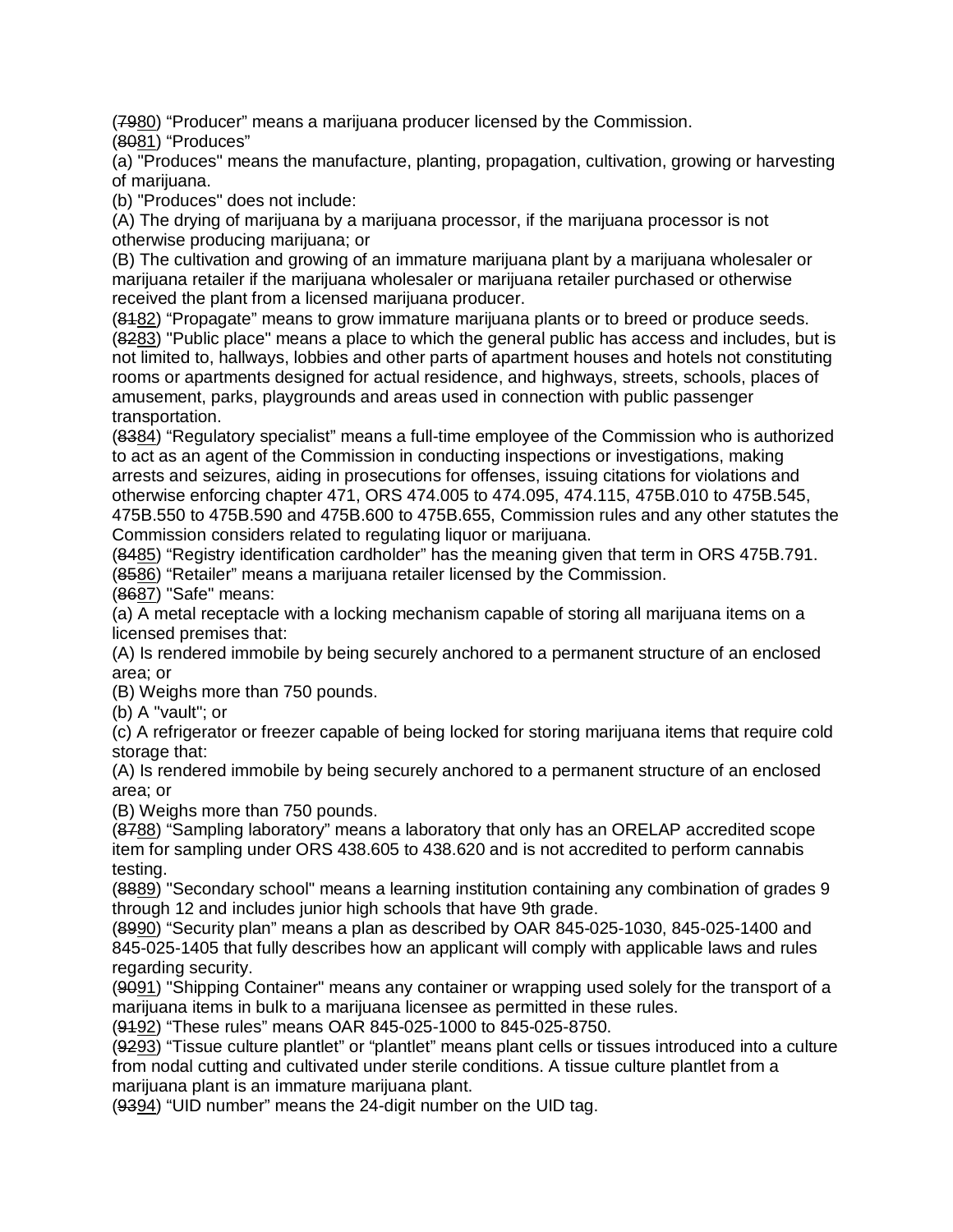(9495) "UID tag" means a unique identification tag ordered and received from the Commission's designated vendor for CTS for the purpose of tracking marijuana items in CTS.

(9596) (a) "Usable Marijuana" means the dried leaves and flowers of marijuana.

(b) "Usable Marijuana" includes pre-rolled marijuana as long as the pre-roll consists of only dried marijuana leaves and flowers, an unflavored rolling paper and a filter or tip.

(c) "Usable marijuana" does not include:

(A) The seeds, stalks and roots of marijuana; or

(B) Waste material that is a by-product of producing or processing marijuana.

(9697) "Vault" means an enclosed area or room that is constructed of steel-reinforced or block concrete and has a door that contains a multiple-position combination lock or the equivalent, a relocking device or equivalent, and a steel plate with a thickness of at least one-half inch. (9798) "Wholesaler" means a marijuana wholesaler licensed by the Commission.

**Statutory/Other Authority:** ORS 475B.025

**Statutes/Other Implemented:** ORS 475B.015 & 475B.025

#### **[845-025-1030](https://secure.sos.state.or.us/oard/viewSingleRule.action?ruleVrsnRsn=266976)**

#### **Application Process**

(1) A person may submit an application to the Commission, on a form prescribed by the Commission, for a marijuana producer, processor, wholesaler, retail, or laboratory license. (2) An application for a license and all documentation required in the application instructions and any requirements of this rule must be submitted in a manner specified by the Commission. The application fee specified in OAR 845-025-1060 must also be paid in a manner specified by the Commission.

(3) An application must include the following:

(a) The names and other required information for all individuals and legal entities who are applicants as described in OAR 845-025-1045.

(b) Any forms required by the Commission and any information identified in the form that is required to be submitted;

(c) A map or sketch of the premises proposed for licensure, including the defined boundaries of the premises, the location of any primary residence located on the same tax lot as the licensed premises, and a scaled floor or plot plan sketch of all enclosed areas with clear identification of walls, all areas of ingress and egress, and all limited access areas;

(d) An operating plan in a form prescribed by the Commission that demonstrates at a minimum, how the applicant's proposed premises and business will comply with the applicable laws and rules regarding:

(A) Security;

(B) Employee qualifications and training;

(C) Transportation of product;

(D) Preventing minors from entering the licensed premises; and

(E) Preventing minors from obtaining or attempting to obtain marijuana items.

(e) For producers:

(A) The proposed production tier and producer type as described in OAR 845-025-2040.

(B) A report describing the applicant's electricity and water usage, on a form prescribed by the Commission.

(i) For initial licensure, the report must describe the estimated electricity and water usage taking into account all portions of the premises and expected requirements of the operation for the next twelve months.

(ii) For renewal, the report must describe the actual electricity and water usage for the previous year taking into account all portions of the premises.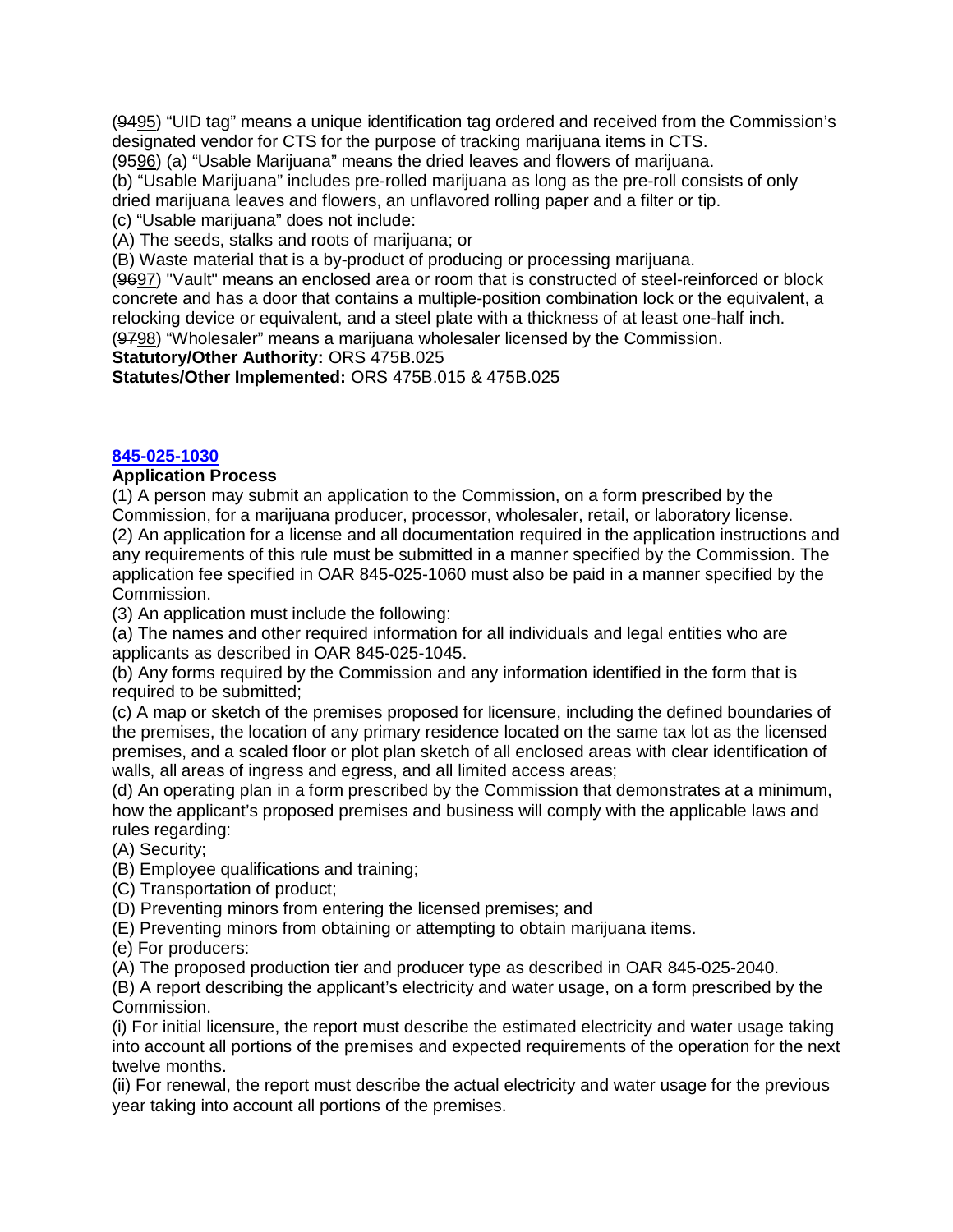(C) An attestation that the applicant has a legal source of water.

(D) If the applicant is not the owner of the premises proposed to be licensed, a form, prescribed by the Commission, signed by the owner of the premises that states the owner consents to the production of marijuana on the premises.

(f) For processors, on a form prescribed by the Commission, the proposed endorsements as described in OAR 845-025-3210.

(4) In addition to submitting the application form and the items described in section (3) of this rule, the Commission may require the following to be submitted:

(a) For applicants:

(A) information or fingerprints in order to perform a criminal background check in accordance with OAR 845-025-1080.

(B) Any forms required by the Commission and any information identified in the form that is required to be submitted.

(b) The names and other required information for all individuals and legal entities with a financial interest in the business.

(c) For an individual identified as a person with a financial interest:

(A) Information or fingerprints for a criminal background check in accordance with OAR 845- 025-1080; and

(B) Any forms required by the Commission and any information identified in the form that is required to be submitted.

(d) For a legal entity that is identified as having a financial interest:

(A) Information or fingerprints for any individual within the legal entity for a criminal background check in accordance with OAR 845-025-1080; and

(B) Any forms required by the Commission and any information identified in the form that is required to be submitted.

(e) Proof of the right to occupy the premises proposed for licensure.

(f) For producers:

(A) A designation of the proposed canopy area within the licensed premises.

(B) Proof that the applicant has a legal source of water as evidenced by:

(i) A copy of a water right permit, certificate, or other water use authorization from the Oregon Water Resources Department;

(ii) A statement that water is supplied from a public or private water provider, along with the name and contact information of the water provider; or

(iii) Proof from the Oregon Water Resources Department that the water to be used for production is from a source that does not require a water right.

(g) Any additional information if there is a reason to believe that the information is needed to determine the merits of the license application.

(5) The Commission must review an application to determine if it is complete. An application may be considered incomplete if an application form is not complete, the full application and license fee has not been paid, or some or all of the additional information required under these rules is not submitted.

(6) An applicant may submit a written request for reconsideration of a decision that an application is incomplete. Such a request must be received by the Commission within ten days of the date the incomplete notice was sent to the applicant. The Commission shall give the applicants the opportunity to be heard if an application is rejected. A hearing under this subsection is not subject to the requirements for contested case proceedings under ORS 183.310 to 183.550.

**Statutory/Other Authority:** ORS 475B.025 & ORS 475B.040

**Statutes/Other Implemented:** ORS 475B.040, 475B.045, 475B.060, 475B.070, 475B.090, 475B.100, 475B.105, 475B.560 & 2019 OL CH. 145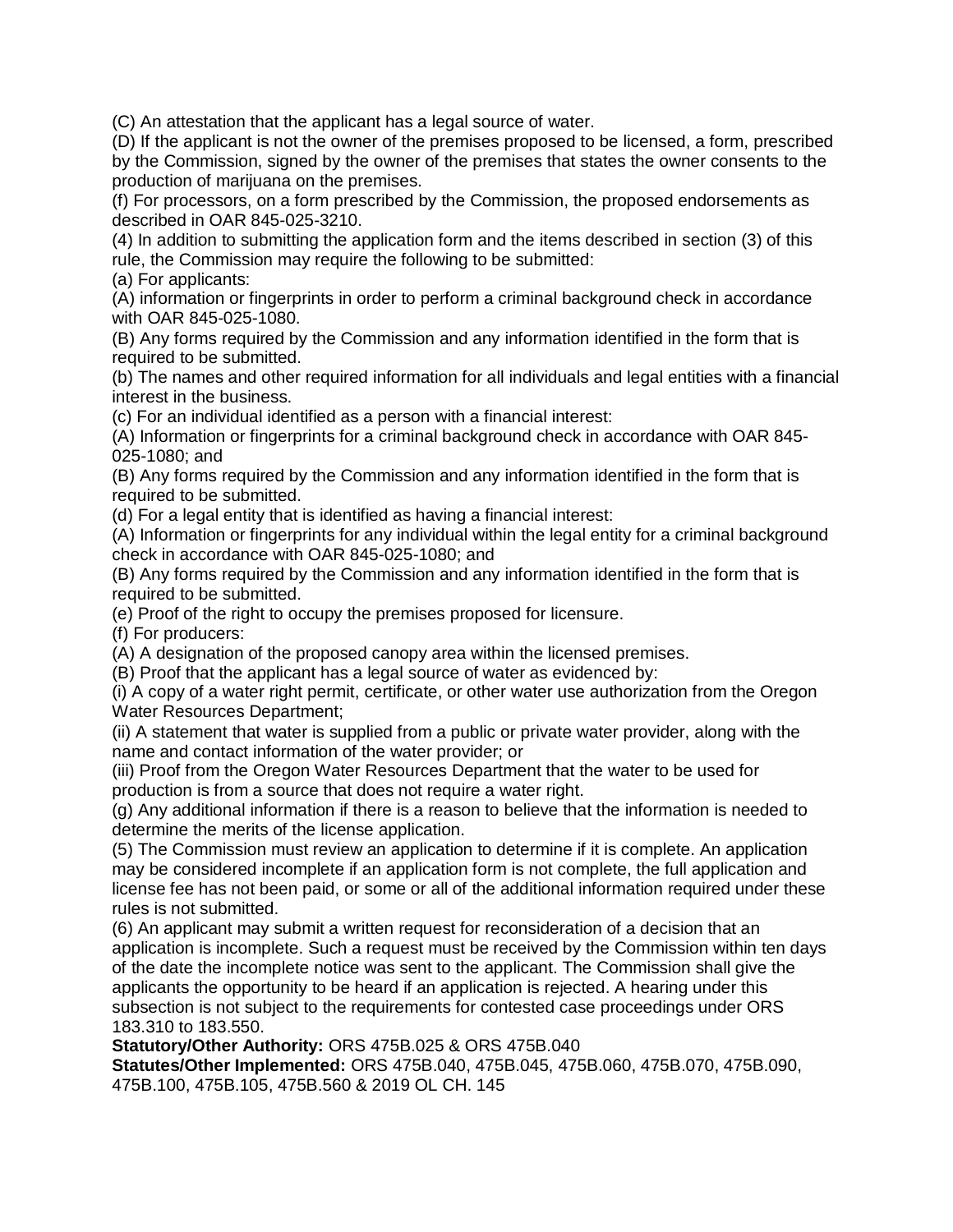#### **[845-025-1045](https://secure.sos.state.or.us/oard/viewSingleRule.action?ruleVrsnRsn=266977)**

#### **True Name on Application; Interest in Business**

(1) True name on application. An application for a license must specify the real and true names of all individuals and legal entities required to be disclosed in the application under OAR 845- 025-1030 and this rule.

(2) License privileges. License privileges are available only to *the applicants identified in the application***licensees or laboratory licensees** and *their authorized***licensee** representatives and only for the premises designated on the license.

(3) The following individuals and legal entities are applicants:

(a) Any individual or legal entity who holds or controls a direct or indirect interest of 20 percent or more in the business proposed to be licensed.;

#### (b(**b) Any individual or legal entity who is entitled to receive 20 percent or more of the total revenue or profits of the business proposed to be licensed;**

(c) Any individual or legal entity that has an ownership interest in the business as described in OAR 845-025-1045(5*).*); **and**

(cd) Any individual or entity required to be listed as applicants under *OAR 845-025-1045***section**  *(4).)* **of this rule.**

(4) If a legal entity is an applicant, the following individuals within a legal entity are also applicants:

(a) *All general partners in* **If an applicant is** a limited partnership**;, each general partner in the limited partnership**;

(b) *All managers ofIf* an applicant is a manager-managed limited liability company, **each manager of the manager-managed limited liability company** as *that term is* **those terms are** defined in ORS 63.001; and

*(c) Principal Officers of corporate applicants.*

**(c) If an applicant is a corporation, each principal officer of the corporation.**

(5) Ownership interest. The Commission may refuse to issue a license if the applicant is not the owner of the business proposed to be licensed, a person with an ownership interest is not identified as an applicant, or an undisclosed or unapproved ownership interest exists. For purposes of *this rule***these rules**, an "ownership interest" is indicated by the following behaviors, benefits or obligations:

(a) Any *person*i**ndividual** or legal entity, other than an employee acting under the direction of *the owner***an applicant, licensee, or laboratory licensee**, that exercises control over, or is entitled to exercise control over, the business;

(b) Any *person or legal entity, other than an employee acting under the direction of the owner, that incurs, or is entitled to incur, debt or similar obligations on behalf of the business;*

*(c) Any person***individual** or legal entity, other than an employee acting under the direction of *the owner, that enters into*,**an applicant, licensee, or laboratory licensee, that has the authority to bind the applicant, licensee, or laboratory licensee to contracts** *or is entitled to enter into, a contract***other legal obligations, including the authority to cause the applicant, licensee,** or **laboratory licensee to incur debt or** similar obligations on behalf of the business; or

(d**c**) Any *personi***ndividual** or legal entity identified as *the***a** lessee**, tenant, or renter (or similar term) of the premises proposed to be licensed;** 

**(d) Any individual or legal entity owning the real or personal property** of the premises proposed to be licensed**, unless the owner of the property has given control over the property to another party via a lease or rental agreement or similar agreement; or (e) When an applicant is a legal entity, any individual or legal entity required to be listed as an applicant under sections (3) or (4) of this rule.**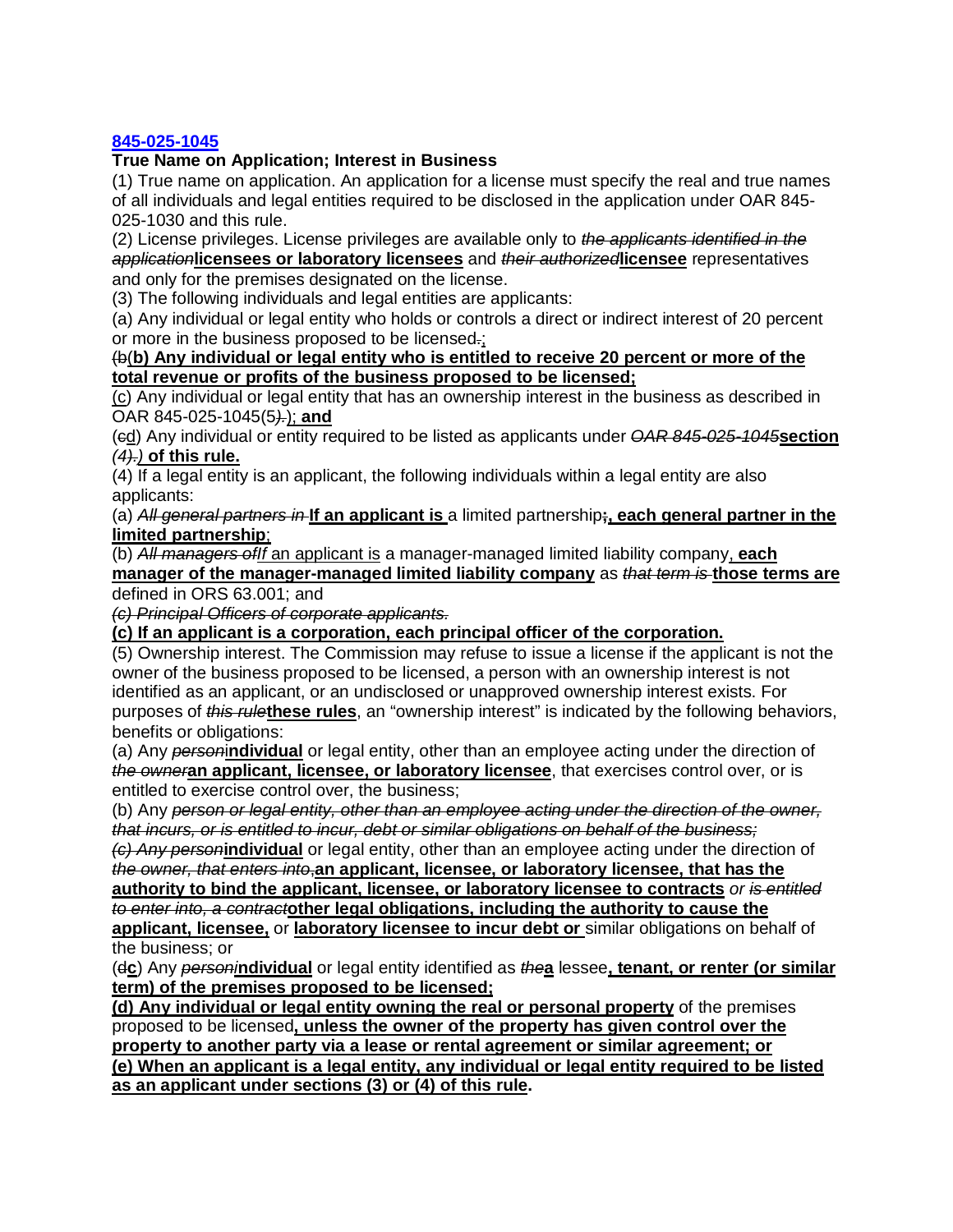**Statutory/Other Authority:** ORS 475B.025 & ORS 475B.040

**Statutes/Other Implemented:** ORS 475B.040, 475B.045, 475B.060, 475B.070, 475B.090, 475B.100, 475B.105, 475B.560 & 2019 OL CH. 145

#### **[845-025-1080](https://secure.sos.state.or.us/oard/viewSingleRule.action?ruleVrsnRsn=238944)**

#### **Criminal Background Checks**

(1) If an individual is required by the Commission to undergo a criminal background check, the individual must provide to the Commission:

(a) A criminal background check request form, prescribed by the Commission that includes but is not limited to:

(A) First, middle and last name;

(B) Any aliases;

(C) Date of birth;

(D) Driver license information; and

(E) Address and recent residency information.

(b) Fingerprints in accordance with the instructions on the Commission's webpage.

(2) The Commission may request that an applicant disclose his or her Social Security Number if notice is provided that:

(a) Indicates the disclosure of the Social Security Number is voluntary; and

(b) That the Commission requests the Social Security Number for the purpose of positively

identifying the applicant during the criminal records check process.

(3) An applicant's criminal history must be evaluated by the Commission in accordance with ORS 670.280 and 475B.050.

(4) The Commission may require a licensee**, laboratory licensee**, or individual with a financial interest to undergo a criminal background check in accordance with this rule once per license year.

(5) Records concerning criminal background checks must be kept and handled by the Commission in accordance with ORS 181.534(15).

**Statutory/Other Authority: ORS 475B.025**

**Statutes/Other Implemented: ORS 475B.050**

#### **[845-025-1090](https://secure.sos.state.or.us/oard/viewSingleRule.action?ruleVrsnRsn=269423)**

#### **Application Review**

(1) Once the Commission has determined that an application is complete it must review the application to determine compliance with ORS Chapter 475B and these rules.

(2) The Commission:

(a) Must receive a land use compatibility statement from the city or county that authorizes land use in the city or county in which the applicant's proposed premises is located prior to acting on an application for a new license, a change to a larger producer canopy designation, a change to producer cultivation method designation or change in processor endorsement type.

(b) May, in its discretion, prior to acting on an application:

(A) Contact any applicant or individual with a financial interest and request additional documentation or information; and

(B) Verify any information submitted by the applicant.

(3) The requirements of section (2)(a) of this rule do not apply to applicants for a producer license if the applicant demonstrates in a form and manner specified by the Commission that: (a) The applicant is applying for a license at an address where a marijuana grow site registered under ORS 475B.810 is located;

(b) The address is outside of city limits;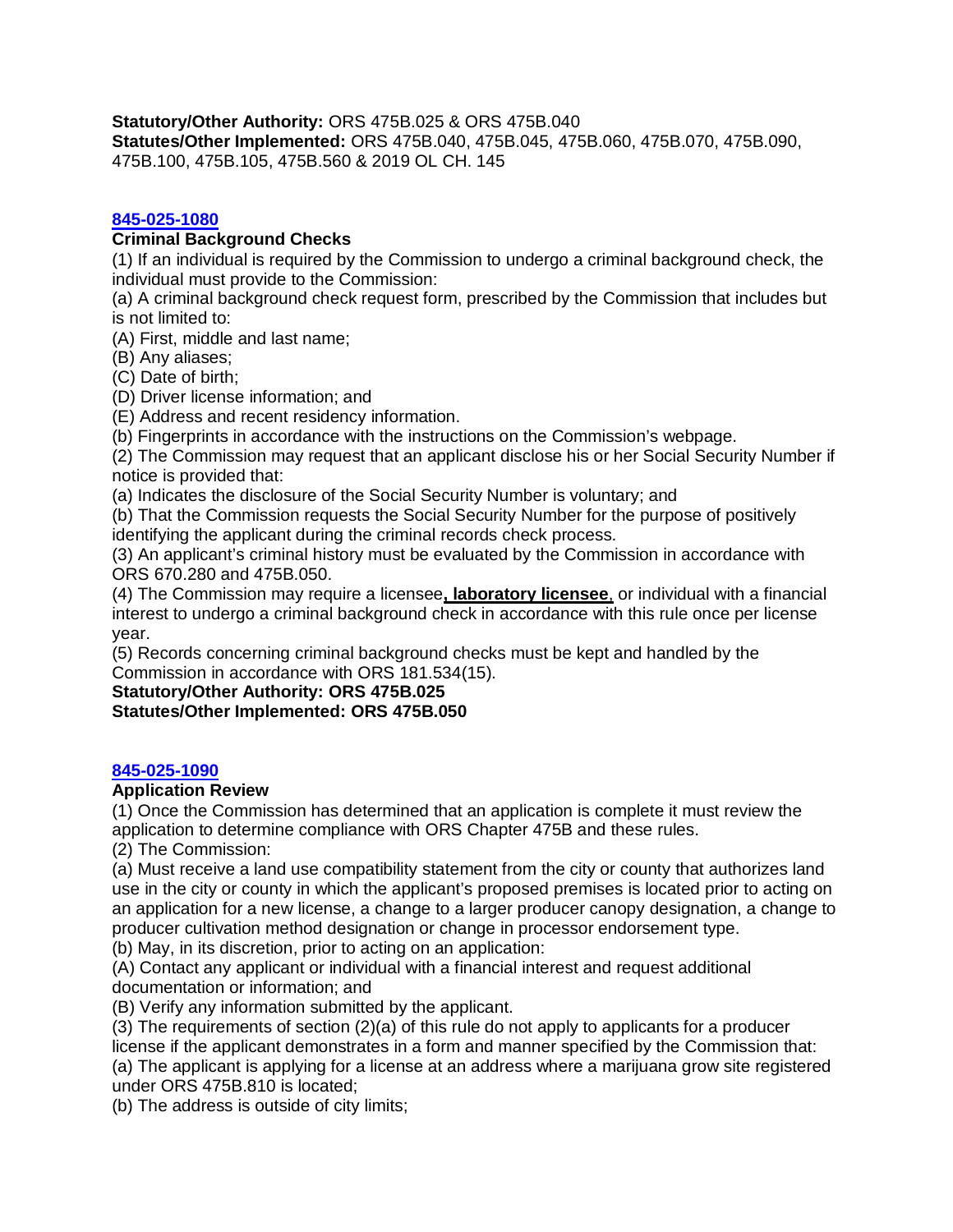(c) At least one person responsible for a marijuana grow site located at the address first registered with the Authority under ORS 475B.810 before January 1, 2015, and was registered with the Authority under ORS 475B.810 on the date on which the applicant submitted the application for a producer license;

(d) Each person responsible for a marijuana grow site located at the address first registered with the Authority under ORS 475B.810 before February 1, 2016 and was registered with the Authority under ORS 475B.810 on the date on which the applicant submitted the application for a producer license; and

(e) The applicant is applying for a mature marijuana plant grow canopy of:

(A) 5,000 square feet or less, if the marijuana is produced outdoors; or

(B) 1,250 square feet or less, if the marijuana is produced indoors.

(4) For purposes of section (3) of this rule an applicant for a license under ORS 475B.070 is not required to demonstrate that:

(a) At least one person responsible for a marijuana grow site located at the address for which the applicant is applying for a license was continuously registered with the Authority under ORS 475B.810 between January 1, 2015, and the date on which the applicant applies for a producer license; or

(b) Each person responsible for a marijuana grow site located at the address for which the applicant is applying for a license has been continuously registered with the Authority under ORS 475B.810 between February 1, 2016, and the date on which the applicant applies for a producer license.

(5) The Commission may require an inspection of the proposed premises prior to issuing a license.

(6) If during an inspection as described in (5) of this rule, the Commission determines the applicant is not in compliance with these rules, the applicant will be provided with a notice of the failed inspection and the requirements that have not been met."

(a) An applicant that fails an inspection will have 30 calendar days from the date the notice was sent to submit a written response that demonstrates the deficiencies have been corrected.

(b) An applicant may request in writing one extension of the 30-day time limit in subsection (a) of this section, not to exceed 45 days.

(7) If an applicant does not submit a timely plan of correction or if the plan of correction does not correct the deficiencies in a manner that would bring the applicant into compliance, the Commission may deny the application.

(8) If the plan of correction appears, on its face, to correct the deficiencies, the Commission will schedule another inspection.

(9) If an applicant fails a second inspection, the Commission may deny the application unless the applicant shows good cause for the Commission to perform additional inspections. **Statutory/Other Authority:** ORS 475B.025 & ORS 475B.040

**Statutes/Other Implemented:** ORS 475B.045, ORS 475B.060, ORS 475B.063, ORS 475B.074 & 2019 OL Ch. 391

#### **[845-025-1100](https://secure.sos.state.or.us/oard/viewSingleRule.action?ruleVrsnRsn=213437)**

#### **Approval of Application and Issuance of License**

(1) If the Commission determines that an applicant is in compliance with ORS 475B.025 to 475B.235 and these rules the Commission must notify the applicant in writing that the application has been approved and after payment by the applicant of the license fee, provide the applicant with proof of licensure that includes a unique license number, the effective date of the license, date of expiration, and a description of premises for which the license was issued. If the applicant paid the license fee with a check the Commission will not issue a license until it has confirmation that the check has cleared.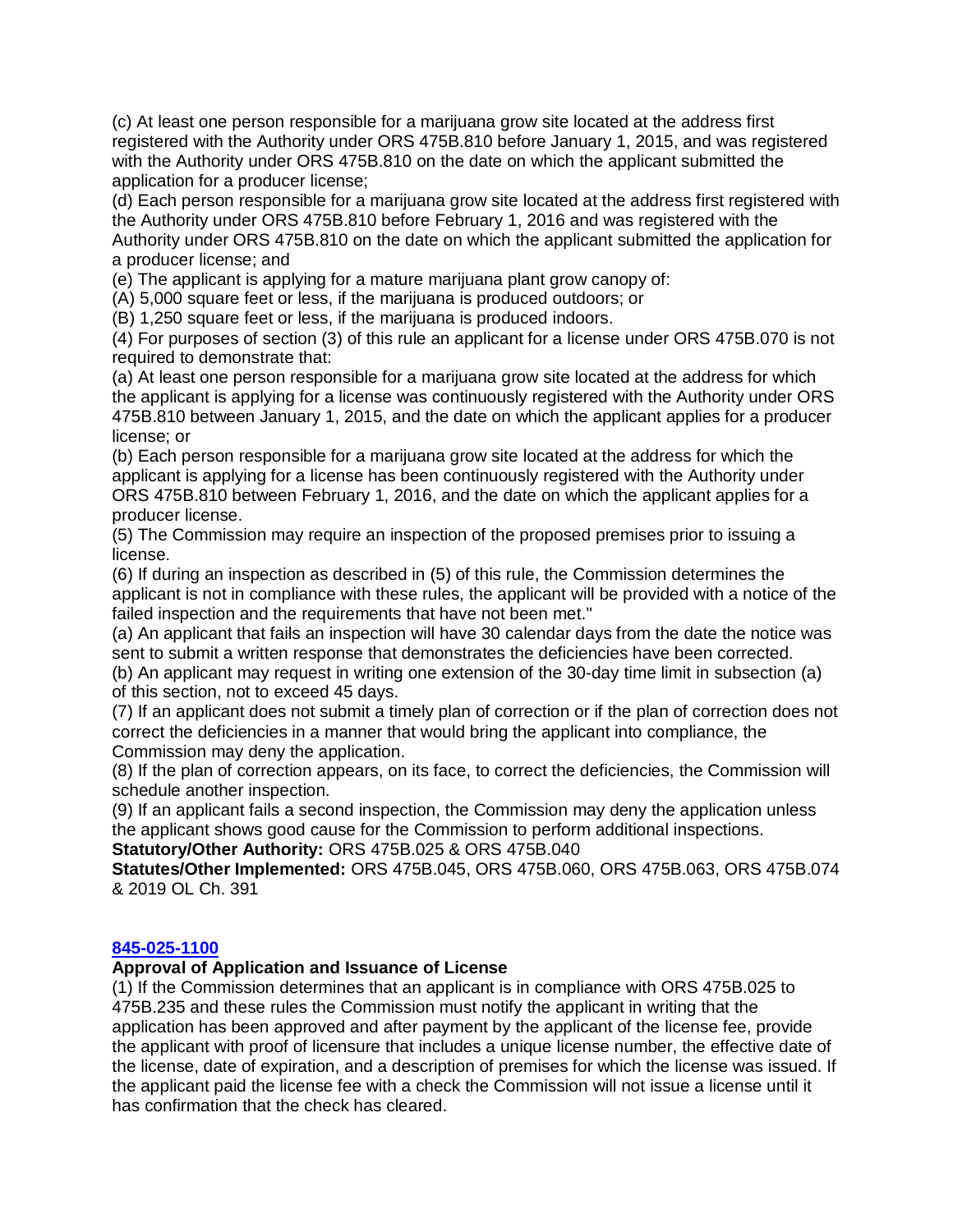(2) A licensee: **or laboratory licensee:**

(a) May not operate until on or after the effective date of the license.

(b) Must display proof of licensure in a prominent place on the premises.

(c) May not use the Commission name or logo on any signs at the premises, on the business' website, or in any advertising or social media, except to the extent that information is contained on the proof of licensure or is contained in part of warnings, signage or other documents required by these rules.

(3) Licensure is only valid for the premises indicated on the license and is only issued to the individuals or entities listed on the application or subsequently approved by the Commission. (4) A license may not be transferred except as provided in OAR 845-025-1160.

**Statutory/Other Authority: ORS 475B.025**

**Statutes/Other Implemented: ORS 475B.055**

#### **[845-025-1115](https://secure.sos.state.or.us/oard/viewSingleRule.action?ruleVrsnRsn=266979)**

#### **Denial of Application**

(1) The Commission must deny an initial or renewal application if:

(a) An applicant is under the age of 21.

(b) The applicant's land use compatibility statement shows that the proposed land use is prohibited in the applicable zone, if a land use compatibility statement is required.

(c) The proposed licensed premises is located:

(A) On federal property.

(B) On reservation or tribal trust land of a federally recognized Indian tribe unless that tribe has entered into an agreement with the State of Oregon which allows licensing of recreational marijuana businesses.

(C) At the same location *or address,* as a *retail***producer, retailer**, processor**, wholesaler,** or *wholesale***laboratory** license, unless the licenses are of different types and all of the licenses at the *address or* location are held or sought by identical applicants.

(d) The location proposed to be licensed is prohibited under OAR 845-025-1230.

*(e) The proposed licensed premises of a producer is located on the same tax lot, as a site registered with Oregon Department of Agriculture for the production of industrial hemp, unless the applicant submits and the Commission approves a control plan describing how the registered site will be separated from the premises proposed to be licensed and how the applicant will prevent transfer of industrial hemp to the licensed premises.* 

(f(e) The proposed licensed premises of a processor who has applied for an endorsement to process extracts is located in an area that is zoned exclusively for residential use.

(gf) The proposed licensed premises of a retail applicant is located:

(A) Except as provided in ORS 475B.109, within 1,000 feet of:

(i) A public elementary or secondary school for which attendance is compulsory under ORS 339.020; or

(ii) A private or parochial elementary or secondary school, teaching children as described in ORS 339.030.

(B) In an area that is zoned exclusively for residential use.

(h) The proposed licensed premises of a wholesaler applicant is in an area zoned exclusively for residential use.

(i) A city or county has prohibited the license type for which the applicant is applying, in accordance with ORS 475B.968.

(2) The Commission may deny an initial or renewal application, unless the applicant shows good cause to overcome the denial criteria, if the Commission has reasonable cause to believe that:

(a) The applicant: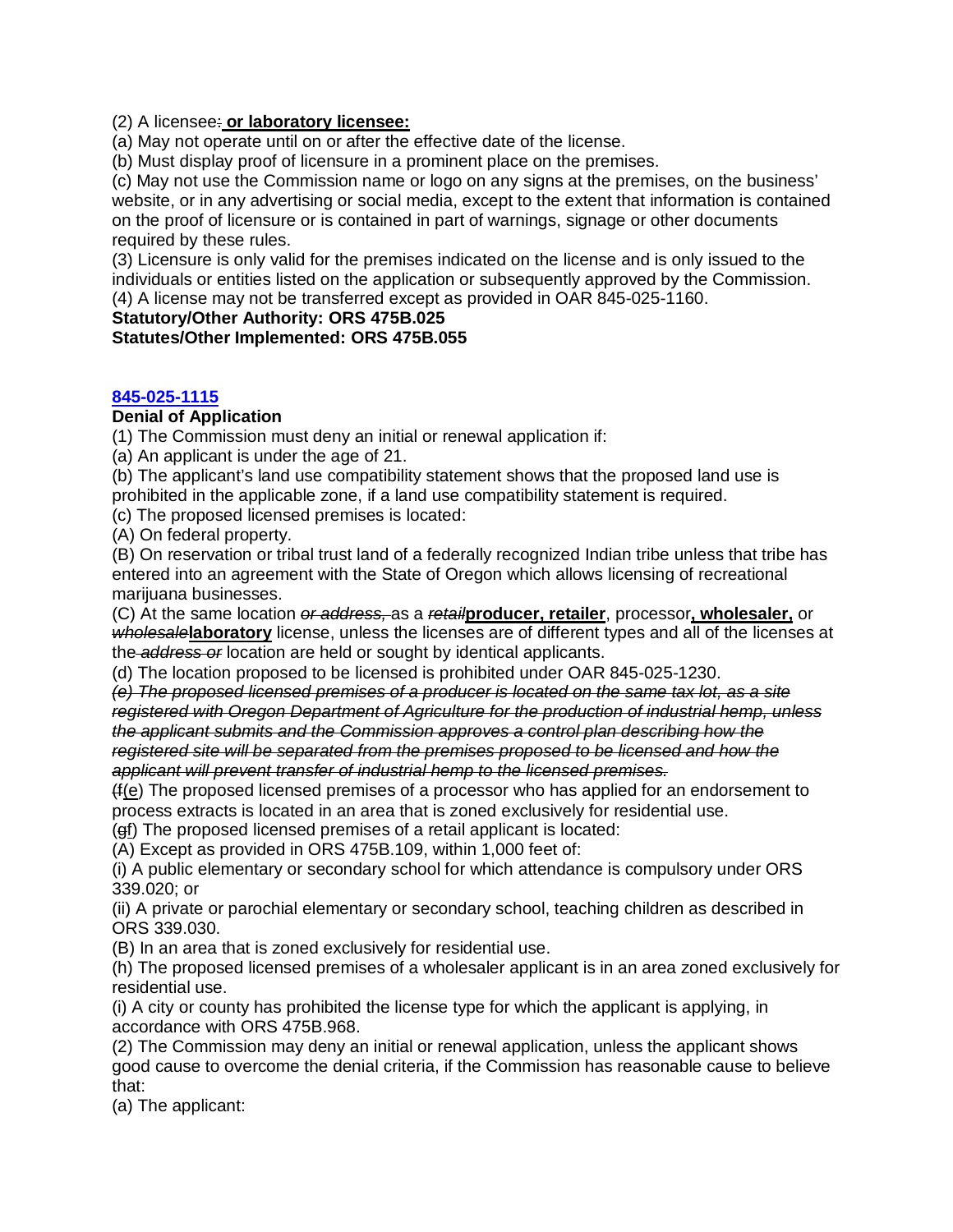(A) Is in the habit of using alcoholic beverages, habit-forming drugs, marijuana, or controlled substances to excess.

(B) Has made false statements to the Commission.

(C) Is incompetent or physically unable to carry on the management of the establishment proposed to be licensed.

(D) Is not of good repute and moral character.

(E) Does not have a good record of compliance with ORS 475B.010 to 475B.545, or these rules, prior to or after licensure, including but not limited to:

(i) The giving away of marijuana items as a prize, premium or consideration for a lottery, contest, game of chance or skill, or competition of any kind, in violation of ORS 475B.333;

(ii) Providing marijuana items to an individual without checking that the individual is 21 or older;

(iii) Unlicensed transfer of marijuana items for financial consideration; or

(iv) Violations of local ordinances adopted under ORS 475B.486, pending or adjudicated by the local government that adopted the ordinance.

(F) Does not have a good record of compliance with ORS Chapter 471 or any rules adopted thereunder.

(G) Is not possessed of or has not demonstrated financial responsibility sufficient to adequately meet the requirements of the business proposed to be licensed.

(H) Is unable to understand the laws of this state related to marijuana or these rules. This may be demonstrated by violations documented by the Oregon Health Authority.

(I) For license renewal, has not submitted all fees, forms, documents and information required to act on the renewal application that is pending on or after January 1, 2019 within the time period prescribed by the Commission.

(J) Has *been found to have*, **or previously had**, an unapproved **ownership** interest in a license issued by the Commission, *as established in a final order of the Commission*.

(b) Any individual listed on the application has been convicted of violating a general or local law of this state or another state, or of violating a federal law, if the conviction is substantially related to the fitness and ability of the applicant to lawfully carry out activities under the license, except as specified in ORS 475B.045(3). The Commission may consider factors set forth in subsection (8) of this rule to determine if this refusal basis is supported or overcome.

(c) Any applicant is not the legitimate owner of the business proposed to be licensed, or other persons have an ownership interest in the business have not been disclosed to the Commission.

(d) The business proposed to be licensed is located-at:

**(A) At** the same physical location or address as a premises licensed under ORS Chapter 471 or as a retail liquor agent appointed by the Commission. **; or**

**(B) At the same physical location or address as a producer, retailer, processor,**

**wholesaler, or laboratory license, unless the licenses are of different types and all of the licenses at the location or address are held or sought by identical applicants.**

(e) The proposed licensed premises of a producer *applicant* is **located** on the same tax lot*, as another producer licensee under common ownership.* **as a site registered with Oregon Department of Agriculture for the production of industrial hemp, unless the applicant submits and the Commission approves a control plan describing how the registered site shall be separated from the premises proposed to be licensed and how the applicant shall prevent transfer of industrial hemp to the licensed premises.** 

(f) The applicant proposed to be licensed does not have access to the proposed license premises.

(g) The proposed licensed premises of the producer applicant is on the same tax lot as another producer licensee and the presence of multiple producers on the same tax lot creates a risk of non-compliance with any of these rules.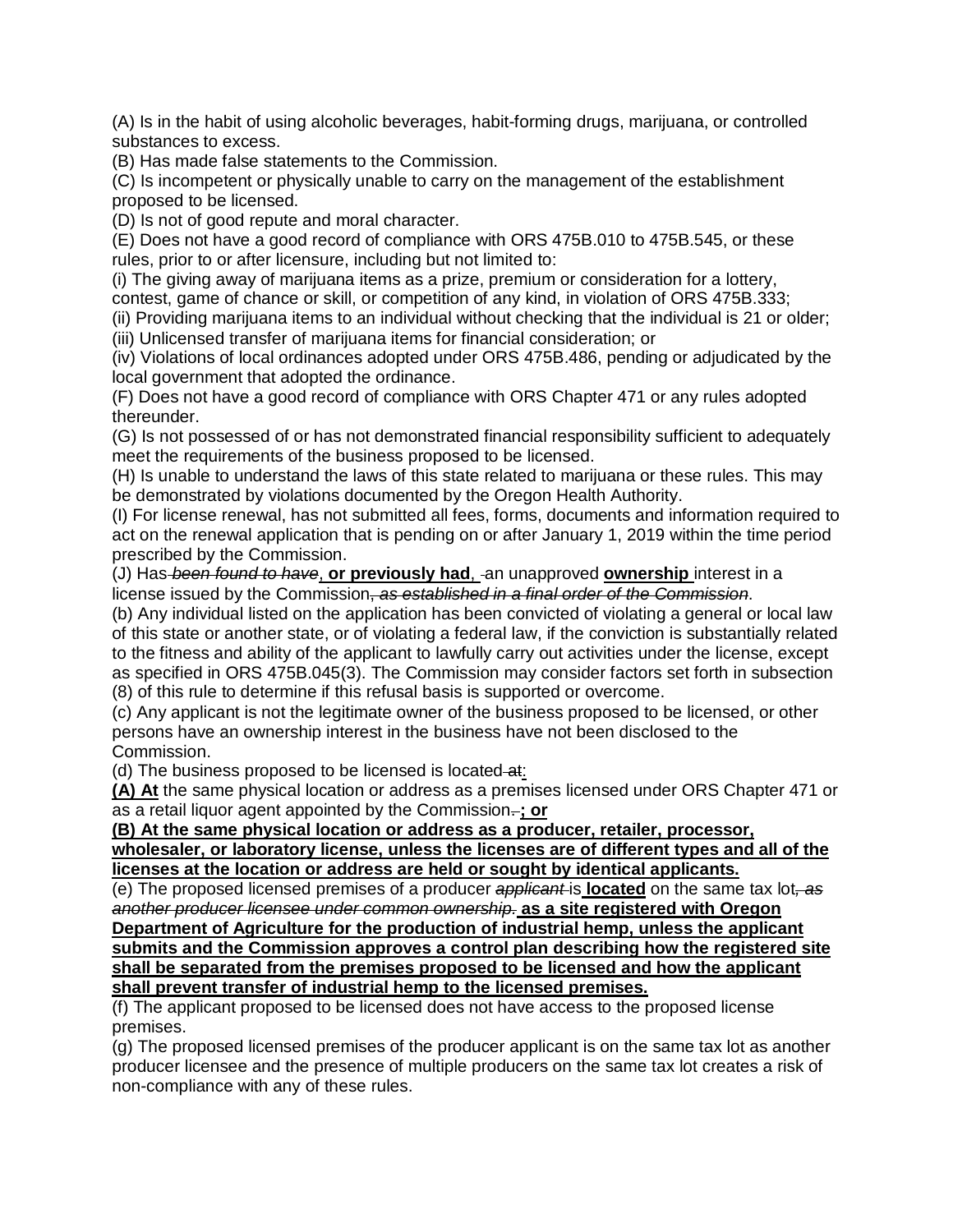(h) The applicant is a business entity that is required to be registered with the Oregon Secretary of State but has failed to register.

(3) The Commission may refuse to issue a license to any license applicant or refuse to renew the license of any licensee **or laboratory licensee** when conditions exist in relation to any person having a financial interest in the business or in the place of business which would constitute grounds for refusing to issue a license or for revocation or suspension of a license if such person were the license applicant, **licensee** or **laboratory** licensee.

(4)(a) The Commission may deny any initial or renewal application and may revoke any license if medical marijuana items are produced, processed, stored, sold or transported, to or from the same address or location of licensed business or business proposed to be licensed.

(b) The Commission will not deny an initial application under this subsection if:

(A) The applicant surrenders any registration issued by the Authority for the address or location of the business proposed to be licensed;

(B) If applicable, the applicant notifies all other growers registered by the Authority at the location or address proposed to be licensed, in a form and manner prescribed by the Commission, that the grower is no longer permitted to produce medical marijuana at the address or location proposed to be licensed and must surrender his or her registration at that address or location; and

(C) All medical marijuana activity at the location or address proposed to be licensed ceases prior to being issued an OLCC license.

(5) If the Commission denies an application because an applicant submitted false or misleading information to the Commission, the Commission may prohibit the applicant from re-applying for five years.

(6) The Commission may revoke a license for any of the reasons that it may deny a license.

(7) A notice of denial must be issued in accordance with ORS 183.

(8) Factors that may support or overcome license denial pursuant to subsection (2)(b) of this rule. These factors may have occurred before or after the incident or incidents that are relevant to the specific criterion. The factors may be weighed in favor of the applicant, weighed against the applicant, or weighed neither for nor against the applicant.

(a) Definitions. For purposes of this subsection:

(A) "Administrative violation" means an administrative agency has taken a final action finding that an individual, or a legal entity that the individual is part of, violated a regulation of that administrative agency.

(B) "Compliance risk factors" means factors that show the individual's tendency to disobey laws, rules, and regulations; including but not limited to probation and parole violations, non-relevant convictions, and administrative violations.

(C) "Relevant conviction" means a conviction, other than those listed in ORS 475B.045(3), that involved violence or the threat of violence; dishonesty or deception; drugs, alcohol, or other regulated substances; non-compliance with driver license requirements; or a conviction as a felon in possession of a weapon.

(D) "Successful treatment" means:

(i) The Commission receives written confirmation from the individual's licensed treatment provider that the individual completed treatment that is related to a relevant conviction and the Commission has determined that the individual has not had another conviction for a similar incident since the completion of the treatment; or

(ii) The individual is still in a treatment program that is related to a relevant conviction; however, the Commission receives written confirmation from the individual's licensed treatment provider that the individual has demonstrated sufficient success towards stopping the behavior that led to the conviction and the Commission has determined that the individual has not had another conviction for a similar incident since the date the provider determined that the individual demonstrated sufficient success towards stopping the behavior that led to the conviction.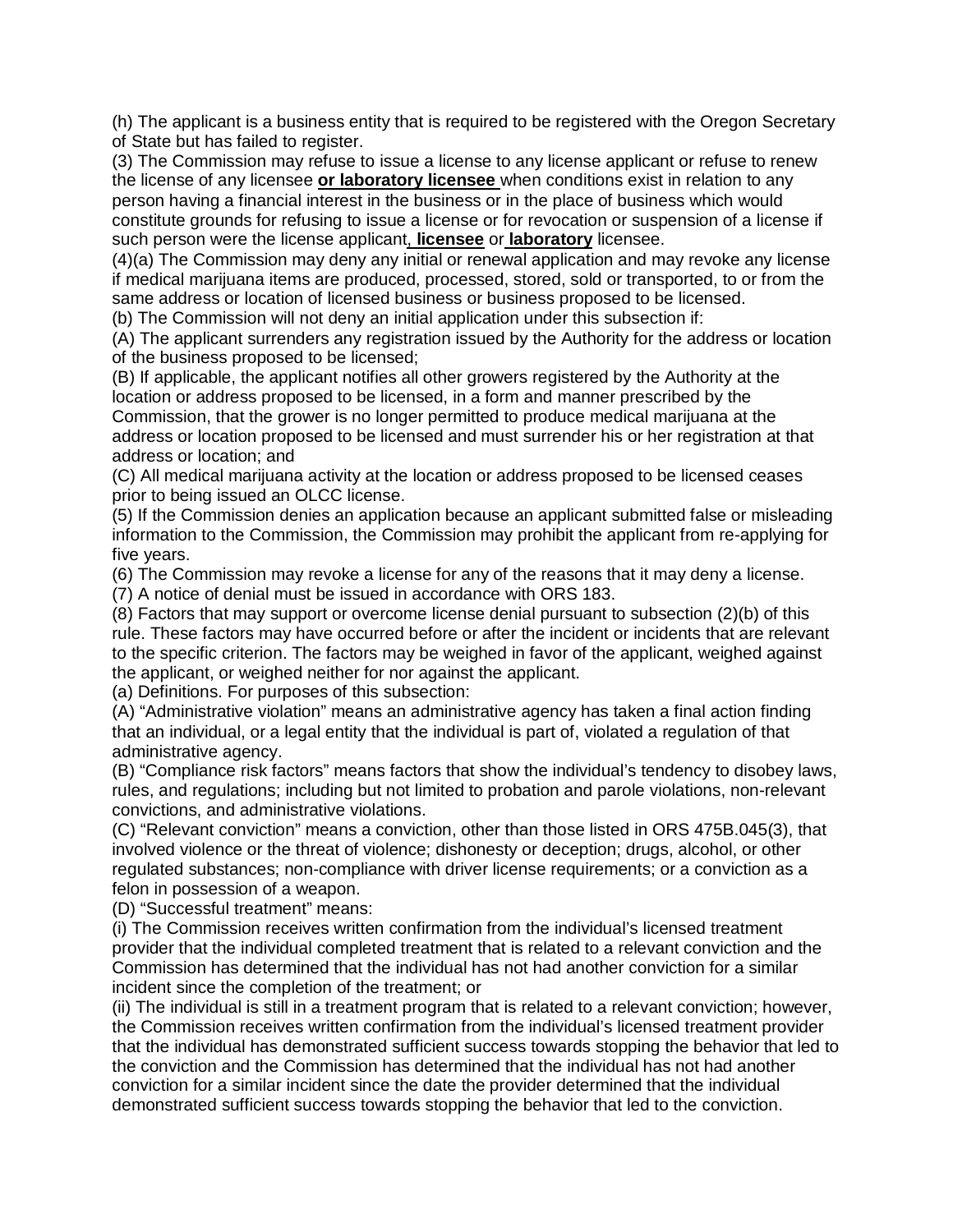(b) Upon the Commission's determination that a basis to refuse the application has been established under this criterion, the Commission may consider the following factors and may consider other factors, depending on the facts of the case:

(A) Passage of time, whichever date is later:

(i) Since the date of the most recent incident that led to a relevant conviction, but not counting time spent incarcerated or other factors the Commission determines affect the passage of time; or

(ii) Since the date of the most recent compliance risk factor, but not counting time spent incarcerated or other factors the Commission determines affect the passage of time.

(B) Compliance risk factors.

(C) Successful treatment.

(D) The severity of the individual's relevant conviction record as shown by the number of convictions, whether a conviction was a felony or non-felony, and whether a conviction involved violence or the manufacture or delivery of controlled substances.

(E) The individual's record of compliance with the Commission.

**Statutory/Other Authority:** ORS 475B.025

**Statutes/Other Implemented:** ORS 475B.040, 475B.045, 475B.063, 475B.070, 475B.090, 475B.100, 475B.105, 475B.560 & 475B.968

# **[845-025-1132](https://secure.sos.state.or.us/oard/viewSingleRule.action?ruleVrsnRsn=266490)**

## **Prohibited Changes to License Applications**

(1) The Commission will not allow changes inof ownership of an application after submission of an application for licensure.

(2) For purposes of this rule, "change of ownership" is defined as *a change of 51% or greater in the applicants identified on the application submitted to the Commission or one or more changes that cumulatively results in a change of ownership that is 51% or greater from the date the application was first submitted.:*

**(a) Adding, removing, or replacing an applicant who will be a licensee of record; or (b) A business changing its ownership structure such that natural persons who did not previously hold a direct or indirect ownership interest in the business will collectively hold a direct or indirect ownership interest of 51 percent or greater**.

(3) Until January 2, 2022, an applicant that submitted an application for a production license under ORS 475B.070 on or before June 15, 2018, may not change the location of the proposed licensed premises for which the application was submitted.

(4) The Commission will not allow an applicant to change the license type of the application after submission of an application for licensure.

**Statutory/Other Authority:** ORS 475B.025 & 2019 OL Ch. 419 **Statutes/Other Implemented:** ORS 475B.070

# **[845-025-1135](https://secure.sos.state.or.us/oard/viewSingleRule.action?ruleVrsnRsn=266492)**

#### **Application Processing Deadlines**

(1) For the purposes of this rule, "complete the application process" means an applicant has submitted all fees, forms, documents and information required under OAR 845-025-1030 that are necessary to act on an application and the *applicant is ready for a pre-licensing inspection as required***proposed premises meets all of the security requirements described** in OAR 845-025-*1090(4).***1400 to 845-025-1470**. Completing the application process does not include timeframes described in OAR 845-025-1090(5) to correct deficiencies discovered during a prelicensing inspection.

(2) Assigned Applications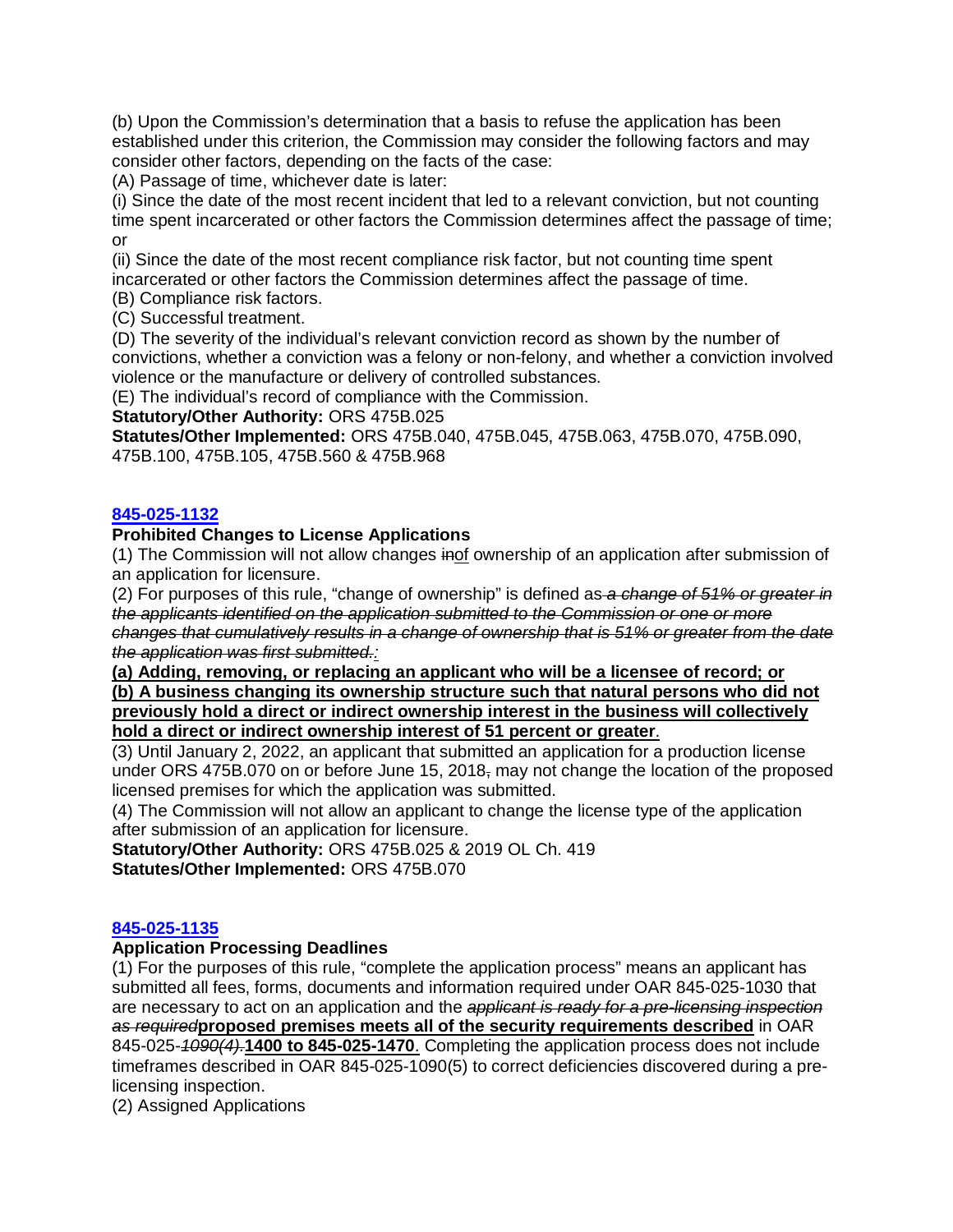(a) An applicant that *had an application assigned to a Commission staff member prior to January 1, 2020 must comply with any and all deadlines for completing the application process that the Commission previously provided to the applicant in writing.*

*(b) An applicant that* has an application assigned to a Commission staff member *on or after January 1, 2020* must complete the application process within 60 calendar days of the Commission notifying the applicant that the application has been assigned.

(cb) If the applicant does not complete the application process within 60 calendar days, the application *will be unassigned and placed on hold as described in subsection (3)(b) of this rule. (d) If the Commission discovers a potential basis to deny the license that requires further investigation, the applicant is not subject to the deadline described in (2)(b) above. The Commission will communicate any new deadlines to the applicant in writing.*

*(3) Applications on Hold*

*(a) Applications placed on hold prior to January 1, 2020*

*(A) Before an application that was previously placed on hold is assigned to a Commission staff member, applicants must provide to the Commission all requested documents and information by the deadline previously communicated in writing by the Commission.*

*(B) If the applicant provides all requested documents and information by its deadline previously communicated by the Commission, the application will be assigned and the applicant must complete the application process within 60 calendar days of being placed in that status. (C) If the applicant does not provide all requested documents and information by the deadline communicated by the Commission, the application is incomplete as described in subsection (5) of this rule.*

*(b) Applications placed on hold on or after January 1, 2020.*

*(A) If an applicant is unable to complete the application process in the initial 60 calendar days after the application is assigned as described in subsection 2(b) of this rule, the application will be unassigned and placed on hold.*

*(B) Applications placed on hold will not be processed until the application is reassigned to a Commission staff member.*

*(C) Once the Commission has reassigned the application to a Commission staff member, the applicant must complete the application process within a final 60-calendar-day period. If the applicant does not complete the application process within 60 calendar days, the application* is incomplete as described in subsection (*6***4**) of this rule.

(43) Approved Applications. An applicant whose application has been approved by the Commission will have 30 calendar days after the application is approved to complete payment of the license fee described in OAR 845-025-1060. If payment is not received within 30 calendar days of application approval, the application is incomplete as described in subsection (54) of this rule.

(54) Incomplete Applications. The Commission will inactivate an incomplete application by placing the application into a withdrawn status in its licensing system.

(a) An applicant will be notified in writing as described in subsection  $(76)$  of this rule that its application is incomplete and has been inactivated by the Commission.

(b) An applicant may submit a written request for reconsideration of a decision that an application is incomplete. Such a request must be received by the Commission within 10 calendar days of the date the incomplete notice was sent or transmitted pursuant to subsection (76) of this rule. The Commission may give the applicant the opportunity to be heard if an application is inactivated. A hearing under this subsection is not subject to the requirements for contested case proceedings under ORS 183.310 to 183.550.

(65) The Commission may place an assigned application on hold to balance staff resources. When this occurs, the Commission will notify the applicant of the status change in writing and will provide the application with a new deadline for completion of the application.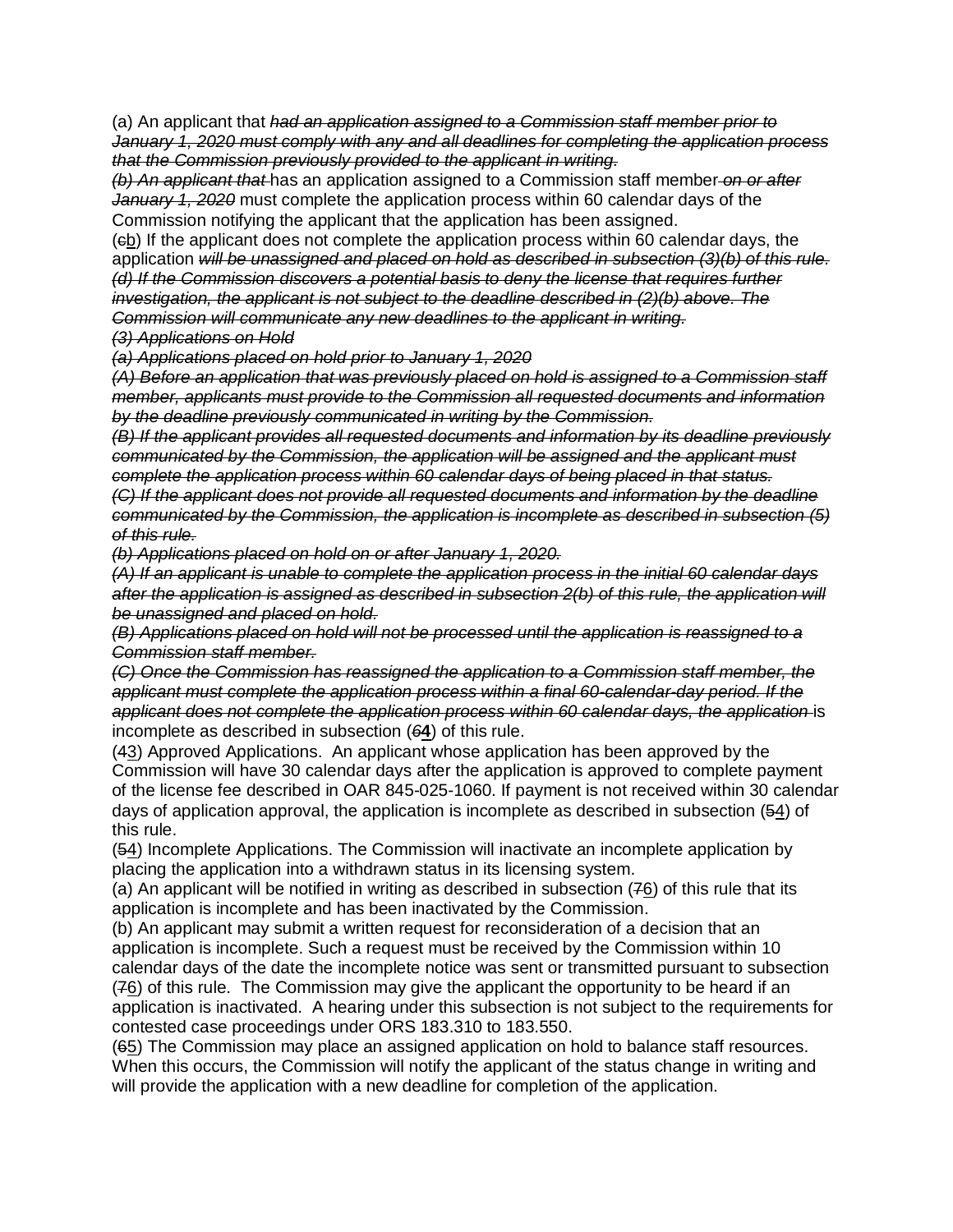(76) The Commission will communicate deadlines and changes in application status under this rule by e-mail to the contact e-mail identified on the application, unless an applicant makes a written request that any deadline communications be sent by regular mail. Upon such a request, the Commission will mail communications to an applicant's mailing address identified on the application.

**Statutory/Other Authority:** ORS 475B.025 & 2019 OL Ch. 419 **Statutes/Other Implemented:** ORS 475B.070

# **[845-025-1160](https://secure.sos.state.or.us/oard/viewSingleRule.action?ruleVrsnRsn=266980)**

## **Notification of Changes**

(1) An applicant, **licensee**, or **laboratory** licensee must notify the Commission in writing within 10 calendar days of any of the following:

(a) A change in any contact information for anyone listed in an application or subsequently identified as an applicant;

(b) A disciplinary proceeding or licensing enforcement action by another governmental entity that may affect the business;

(c) The temporary closure of the business for longer than 30 days; or

(d) The permanent closure of the business.

(2) An applicant or licensee must notify the Commission in a manner prescribed by the Commission within 24**72** hours of an arrest, a citation issued in lieu of arrest, or a conviction for any misdemeanor or felony of an individual listed in an application or subsequently identified as an applicant, **or** licensee *or individual with a financial interest. Violation*. **Failure to notify the commission** of **a conviction in** this *section***rule** is a Category *I***II** violation**., failure to notify of an arrest is a Category III violation.** 

(3) A **licensee or laboratory** licensee must notify the Commission in a manner prescribed by the Commission as soon as reasonably practical and in no case more than 24 hours from the theft of marijuana items or money from the licensed premises.

(4) Changes in Business Structure.

(a) A licensee **or laboratory licensee** that *proposes to change***changes** its ownership structure by adding an individual or legal entity who will meet the qualifications of an applicant as described in OAR 845-025-1045 or by removing an individual or legal entity that is a licensee **or laboratory licensee** must, prior to making the change, submit:

(A) A form prescribed by the Commission; and

(B) Any information identified in the form to be submitted to the Commission.

(b) The Commission must review the form and other information submitted under subsection  $(44)(a)$  of this rule.

(c) If the Commission determines that the addition of an individual or legal entity who meets the qualifications of an applicant as described in OAR 845-025-1045 would result in an initial or renewal application denial under OAR 845-025-1115, or serve as the basis of a license suspension or revocation, the licensee may remove that individual or legal entity from the business. If the licensee does not remove that individual or legal entity from the business, the Commission shall propose license suspension or revocation under OAR 845-025-1115.

(d) Notwithstanding subsection (4)(a) of this rule, a licensee **or laboratory licensee** does not need to notify the Commission prior to the following changes occurring, but must notify the Commission within 60 calendar days of the following change occurring:

(A) A shareholder of a publicly traded corporation acquiring or accumulating twenty percent or more of the voting stock.

(B) A publicly traded corporation adding or removing Principal Officers.

(e)(**5) Change of Ownership.** A new application must be submitted in accordance with OAR 845-025-1030 if: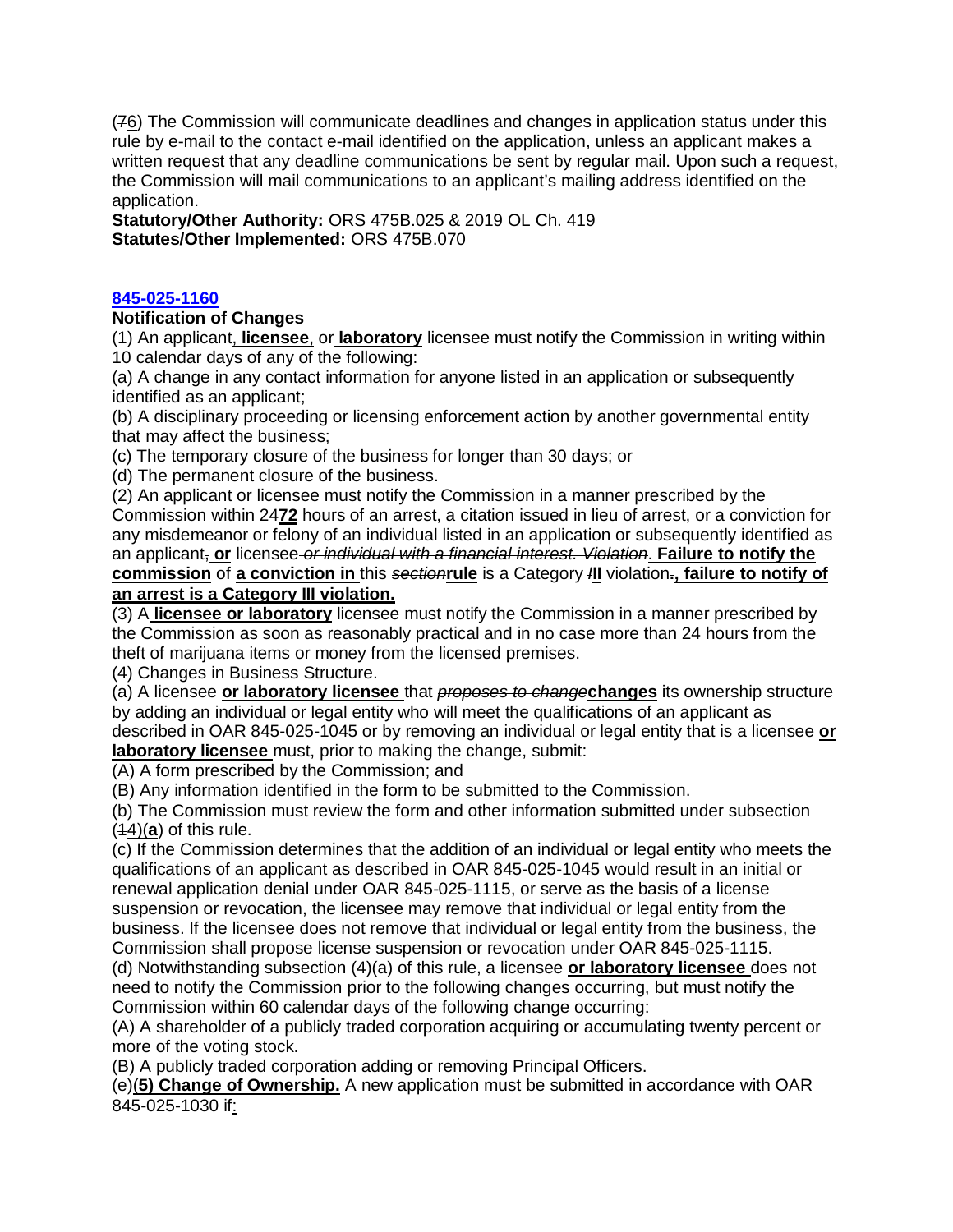**(a) A business proposes to add, remove, or replace** a licensee: **of record; or**

*(A) Has***(b) A business proposes** a change in **its** ownership **structure** that is 51*%* **percent** or greater; *or*

*(B) Has more than one change of business structure within a year from*. **For** the *date the license was first issued or renewed that cumulatively results in purposes* **of this rule,** a change of *ownership that is* **considered to be** 51% percent or greater**. if natural persons who did not hold a direct or indirect ownership interest in the business at the start of the license year will collectively hold a direct or indirect ownership interest of 51 percent or greater.**

(56) Change of Location.

(a) A **licensee or laboratory** licensee who wishes to change the location of the licensed premises must submit a completed application for the new premises including all required forms and documents and the fee specified in OAR 845-025-1060, but does not need to submit information and fingerprints required for a criminal background check if there are no changes to the individuals listed on the initial application.

(b) If a licensee **or laboratory licensee** loses access to the licensed premises, the Commission may allow the licensee **or laboratory licensee** to change location if:

(A) The **licensee or laboratory** licensee submits written notice, in a form and manner prescribed by the Commission, at least 15 days in advance of losing access;

(B) The **licensee or laboratory** licensee removes all marijuana items from the licensed premises in compliance with ORS Chapter 475B and these rules prior to losing access;

(C) The **licensee or laboratory** licensee is not under investigation for suspected violations of any provision of ORS Chapter 475B or these rules and does not have pending administrative violations;

(D) The licensee **or laboratory licensee** supplies documentation showing legal access to a new proposed location within 30 days of losing access to the licensed premises; and

(E) The **licensee or laboratory** licensee submits a Land Use Compatibility Statement for the new proposed location from the city or county that authorizes land use where the new location is located and the use is not prohibited.

(c) The Commission must approve any change of location prior to licensee **or laboratory licensee** beginning business operations in the new location.

(67) Addition or Change of Trade Name.

(a) A **licensee or laboratory** licensee must notify and receive approval from the Commission on a form prescribed by the Commission prior to any changes or additions to the business trade name.

(b) The Commission may deny any addition or change to a business trade name.

**Statutory/Other Authority:** ORS 475B.025

**Statutes/Other Implemented:** ORS 475B.055 & 475B.045

# **[845-025-1200](https://secure.sos.state.or.us/oard/viewSingleRule.action?ruleVrsnRsn=213457)**

# **Financial and Business Records**

In addition to any other recordkeeping requirements in these rules, a *marijuana***licensee or laboratory** licensee must have and maintain records that clearly reflect all financial transactions and the financial condition of the business. The following records may be kept in either paper or electronic form and must be maintained for a three-year period and must be made available for inspection if requested by an employee of the Commission:

(1) Purchase invoices and supporting documents for items and services purchased for use in the production, processing, research, testing and sale of marijuana items that include from whom the items were purchased and the date of purchase;

(2) Bank statements for any accounts relating to the licensed business;

(3) Accounting and tax records related to the licensed business;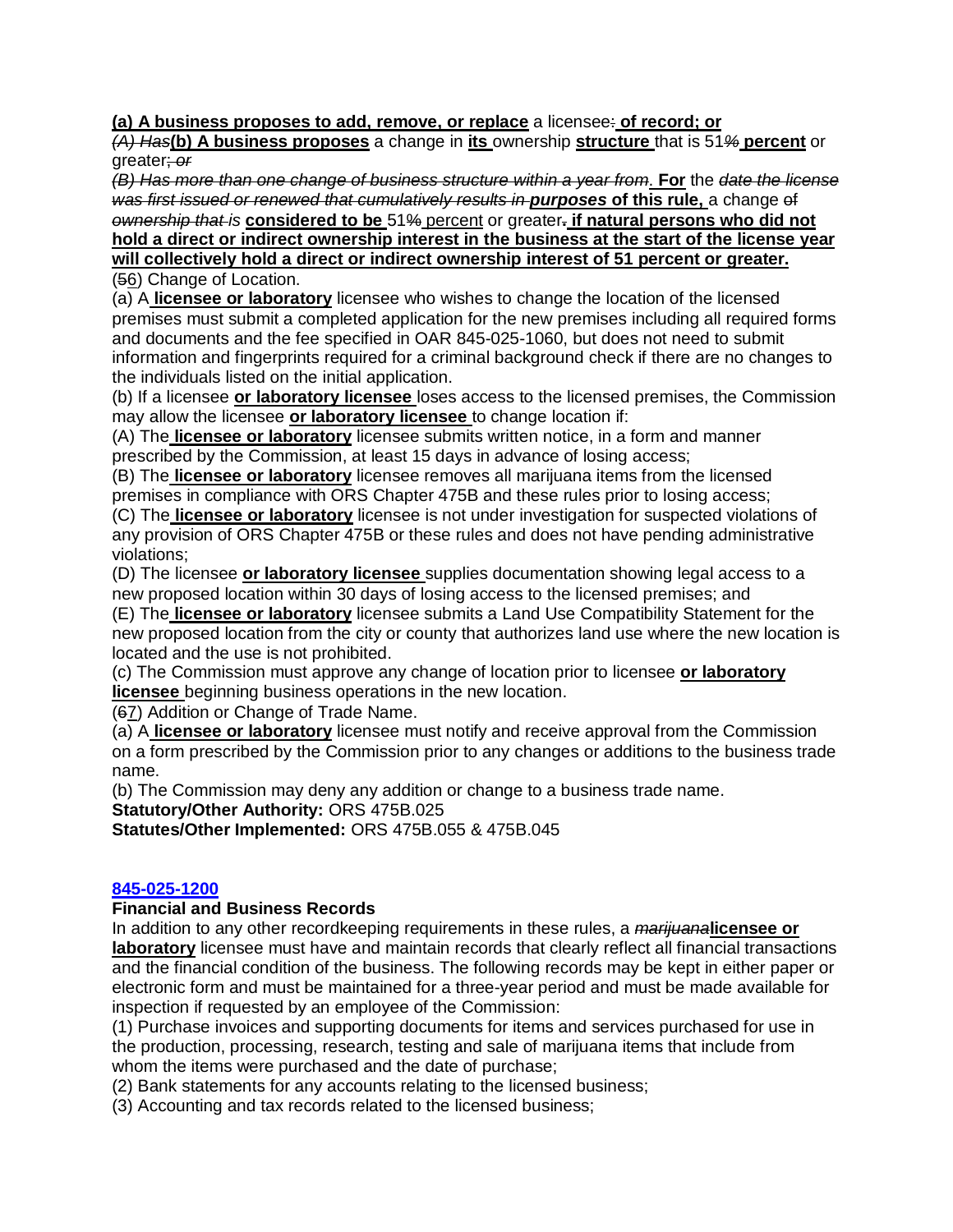(4) Documentation of all financial transactions related to the licensed business, including contracts and agreements for services performed or received that relate to the licensed business; *and*

(5) All employee records, including training; and

**(6) Information relating to the structure and ownership of the business, including:**

**(a) A list of all individuals and legal entities who are applicants as described in OAR 845- 025-1045;**

**(b) For each legal entity that is an applicant as described in OAR 845-025-1045, complete information about the ownership structure of that legal entity; and**

**(c) A list of all individuals and legal entities who are entitled to receive a portion of revenue, proceeds, or profits from the business.**

**Statutory/Other Authority:** ORS 475B.025, 475B.070, 475B.090, 475B.100 & 475B.110 **Statutes/Other Implemented:** ORS 475B.130

# **[845-025-2040](https://secure.sos.state.or.us/oard/viewSingleRule.action?ruleVrsnRsn=267025)**

## **Production Size Limitations**

(1) Definitions. For the purposes of this rule:

(a) "Mixed production" means a producer who has the privilege to grow marijuana both indoors and outdoors at the same licensed premises.

(b) "Producer type" means indoor production, outdoor production, or mixed production.

(c) "Production method" means indoor mature canopy, outdoor mature canopy, or immature canopy.

(d) "Production tier" means micro tier I, micro tier II, tier I, or tier II as described in section (3) of this rule.

(2) General Requirements.

(a) A producer must **maintain documentation** clearly *identify***identifying** the size, production method, measurements, and shapes for each mature and immature canopy area in the licensed premises. **The documentation may be kept in either paper or electronic form and must be made available for inspection if requested by an employee of the Commission.**

(b) A mature marijuana plant, as defined in these rules, may only be located in an area designated as a mature canopy area.

(c) A producer must have written approval from the Commission prior to changing the location of a designated canopy area, the shape of a canopy area, producer type, production method, or production tier.

*(d) A producer may only request a change to production type at the time the producer submits a renewal application.*

(e(**d)** A producer engaging in mixed production may only request to increase its designated mature canopy of one production method by decreasing the designated mature canopy of another production method *at the time the producer submits a renewal application***once per** 

#### **license year.**

(3) Mature Canopy Size Limits.

(a) Indoor Production. Unless otherwise provided by these rules, the maximum mature canopy size limits for indoor production are:

(A) Micro tier I: Up to 625 square feet.

(B) Micro tier II: 626 to 1,250 square feet.

(C) Tier I: 1,251 to 5,000 square feet.

(D) Tier II: 5,001 to 10,000 square feet.

(b) Outdoor Production. Unless otherwise provided by these rules, the maximum mature canopy size limits for outdoor production are:

(A) Micro tier I: Up to 2,500 square feet.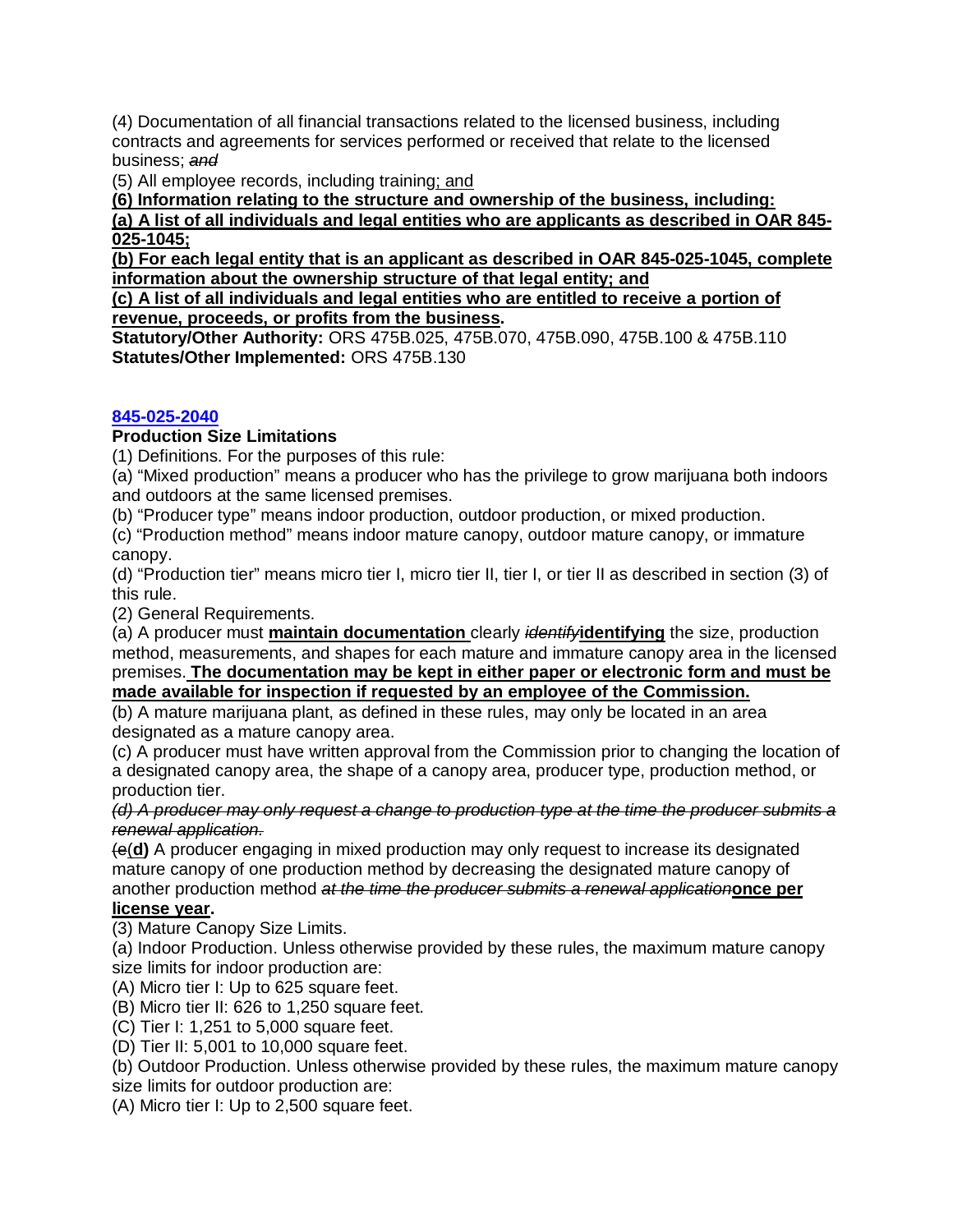(B) Micro tier II: 2,501 to 5000 square feet.

(C) Tier I: 5,001 to 20,000 square feet.

(D) Tier II: 20,001 to 40,000 square feet.

(c) Mixed Production. For a producer engaging in mixed production, the Commission will use a 4:1 ratio, for outdoor and indoor respectively, to allocate canopy size limits under this section, not to exceed the sum canopy size limits set forth in section (3) of this rule. For example, if a Tier II producer in the first year of licensure has 1,000 square feet of indoor mature canopy area, then the producer may have up to 36,000 square feet of mature outdoor canopy area at the same time.

(4) Immature Canopy Size Limits. Unless otherwise provided by these rules, the maximum canopy size limits for immature canopy area for licenses issued or renewed after April 1, 2018 shall be:

(a) 625 square feet for Micro tier I producers.

(b) 1,250 square feet for Micro tier II producers.

(c) 5,000 square feet for Tier I producers.

(d) 10,000 square feet for Tier II producers.

(5) Canopy Area Measurements and Shapes.

(a) Square footage of a canopy area is measured horizontally starting from the outermost point of the furthest plant in a designated canopy area and continuing around the outside of all plants located within the designated canopy area. If immature plants are grown on racks or shelving within the immature canopy area, only the footprint of the area containing the immature plants will be used to calculate the immature canopy area. The total canopy area of mature plants grown on racks or shelving is measured to include each layer of plants as a separate canopy area.

(b) Maximum canopy areas allowed. A producer must either:

(A) Designate no more than 20 quadrilateral canopy areas including both immature and mature canopy areas at a licensed premises and clearly demarcate each canopy area with a physical boundary, wall, or marker at the outermost edge or each corner of each designated canopy space; or by at least eight feet of open space.

(B) Designate no more than 20 canopy areas of any shape including both immature and mature canopy areas at a licensed premises and provide the Commission with a survey of the canopy space conducted by a Professional Land Surveyor licensed by Oregon State Board of Examiners for Engineering and Land Surveying that shows the total square footage each of mature and immature canopies are within the applicable canopy size limits described in this rule.

(6) Production Tier Changes.

(a) A producer licensed under ORS 475B.070 for at least one year may request to increase its approved production tier at any time after the first license year, up to the maximum production tier allowed under this rule. A producer must make a request for an increase in writing, in a form and manner prescribed by the Commission.

(b) The Commission may approve a request for a production tier increase if the Commission believes that granting the request does not present an increased risk of noncompliance with the provisions of ORS Chapter 475B and these rules and if the producer:

(A) Has not already been approved for a production tier increase during the current license year; *(B) Is not engaging in mixed production and proposing to alter the producer's mature canopy production methods as described in subsection (2)(e) of this rule;*

(C **(B)** Is not proposing a number of additional canopy areas that exceed the maximum allowed under this rule;

(D**C**) Has submitted an approved Land Use Compatibility Statement showing the increased production tier is not prohibited;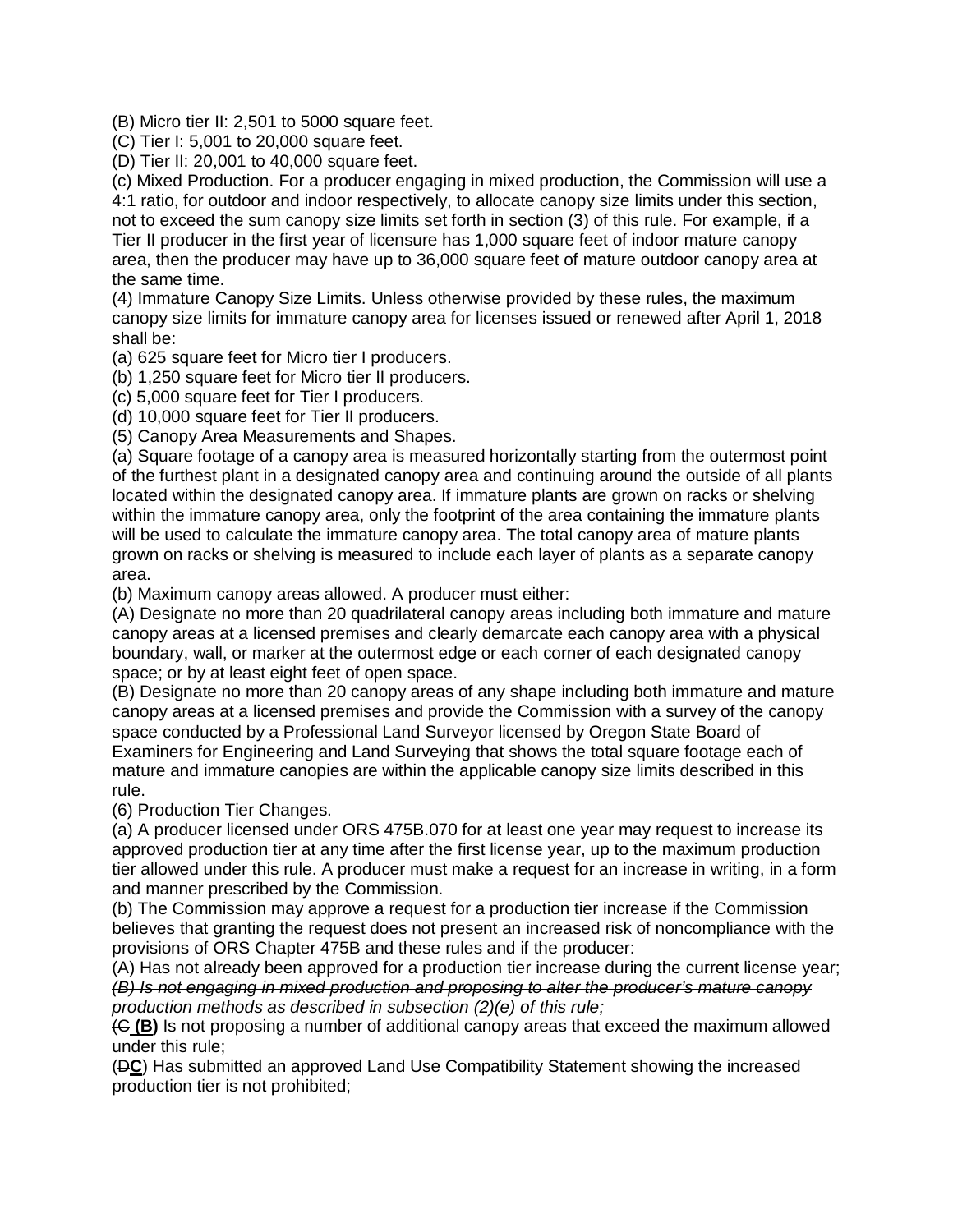#### **(D) Has not been sanctioned by the Commission for violating a provision of ORS 475B.010 to 475B.545 or a rule adopted under ORS 475B.010 to 475B.545 during the past year; and**

(E) Is not under investigation by the Commission for suspected violations of any provision of ORS Chapter 475B or these rules and does not have pending administrative violations. (c) A producer may not increase its production tier without prior written approval from the Commission.

(d) If the Commission determines a producer meets the requirements to increase its production tier at a time other than renewal, the producer must submit payment to the Commission for the difference in the fee paid by the producer at the prior renewal and the fee described in OAR 845-025-1160 for the increased tier size before the Commission will provide the producer with written approval.

(e) The Commission shall give a producer an opportunity to be heard if a request is rejected under this section.

# (7(**7) Producer Type Changes.**

**(a) A producer licensed under ORS 475B.070 for at least one year may request to change its approved producer type at any time after the first license year. A producer must make a request for the change of producer type in writing, in a form and manner prescribed by the Commission.** 

**(b) The Commission may approve a request for a change of producer type if the Commission believes that granting the request does not present an increased risk of noncompliance with the provisions of ORS Chapter 475B and these rules and if the producer:**

**(A) Has not already been approved for a change of producer type during the current license year;**

**(B) Has submitted an approved Land Use Compatibility Statement showing the proposed producer type is not prohibited; and**

**(C) Is not under investigation by the Commission for suspected violations of any provision of ORS Chapter 475B or these rules and does not have pending administrative violations.**

**(c) A producer may not change its producer type without prior written approval from the Commission.** 

**(d) The Commission shall give a producer an opportunity to be heard if a request is rejected under this section.**

(8) Violations. An intentional violation of this rule is a Category I violation and may result in license revocation. All other violations are Category III violations.

(89) On an annual basis, the Commission shall evaluate market demand for marijuana items, the number of persons applying for producer licenses or licensed as producers and whether the availability of marijuana items in this state is commensurate with the market demand. Following this evaluation, the Commission may amend this rule as needed.

**Statutory/Other Authority:** ORS 475B.025, 475B.070 & ORS 475B.085 **Statutes/Other Implemented:** ORS 475B.085

#### **[845-025-2045](https://secure.sos.state.or.us/oard/viewSingleRule.action?ruleVrsnRsn=267026)**

#### **Propagation Endorsement**

(1) A producer licensee may apply for a propagation endorsement in order to grow additional immature marijuana plant canopy as defined by these rules.

(2) Application. A producer applying for an endorsement under this rule must attest that additional immature marijuana plant canopy is required for the production of immature plants for sale to other licensees.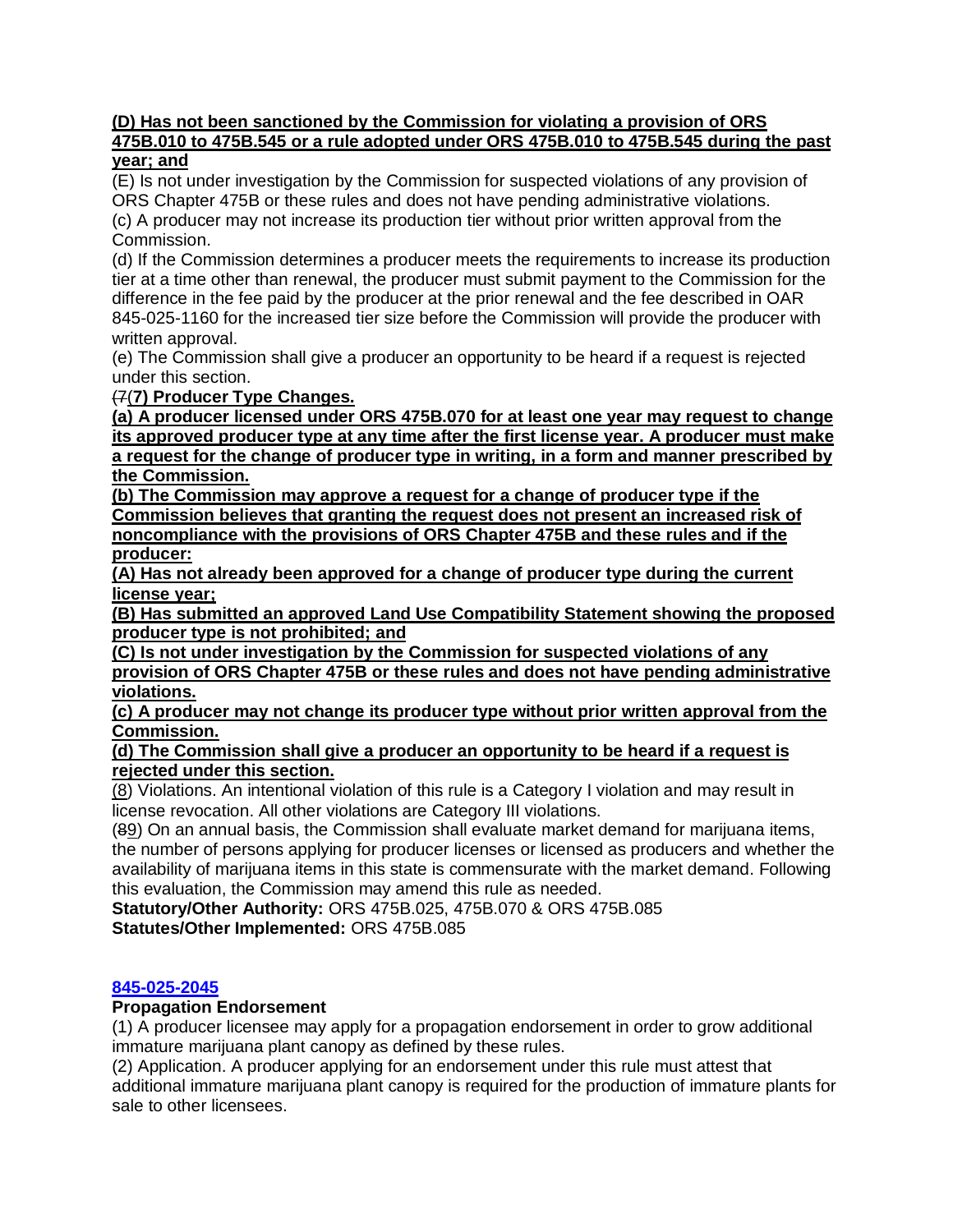(3) Denial and Revocation. The Commission may deny a producer's request for an endorsement or revoke the endorsement. If the Commission denies or revokes the endorsement, the producer has a right to a hearing under the procedures of ORS chapter 183. **Statutory/Other Authority:** ORS 475B.025 & ORS 475B.085 **Statutes/Other Implemented:** ORS 475B.085

## **[845-025-2500](https://secure.sos.state.or.us/oard/viewSingleRule.action?ruleVrsnRsn=267033)**

## **Registration to Produce Usable Marijuana for Patients**

(1) Eligibility. A licensed producer may produce a medically designated mature canopy in an amount equal to ten percent of their production tier licensed under ORS 475B.075, as long as the producer provides at least seventy five percent of the annual yield of usable marijuana from their medically designated mature canopy to patients or a patient's designated primary caregivers for no consideration.

(2) In order to produce a medically designated mature grow canopy, a licensed producer must:

(a) Register in a form and manner specified by the commission;

(b) Pay the fee specified in OAR 845-025-1060;

(c) Submit a control plan in a form prescribed by the Commission describing how the producer will:

(A) Identify the medically designated mature canopy and separate the medically designated mature canopy from the recreational canopy; and

(B) Segregate usable marijuana harvested from the medically designated mature canopy from the usable marijuana harvested from other plants.

(3) Land-use Compatibility Statement.

(a) Licensed producers who have previously submitted a land use compatibility statement are not required to submit an additional land use compatibility statement when registering to produce usable marijuana for patients.

(b) Licensed producers who were exempt from submitting a land use compatibility statement under these rules at the time of licensure must submit a land use compatibility statement when registering to produce marijuana for patients if the producer's total canopy of mature medical and recreational plants exceeds 5000 square feet for outdoor producers and 1250 square feet for indoor producers.

(4) Notwithstanding OAR 845-025-2020(2), a producer registered under this section may transfer or deliver:

(a) Usable marijuana to a registry identification cardholder or designated primary caregiver at the licensed premises of the producer or the residence of a registry identification cardholder or designated primary caregiver;

(b) Immature marijuana plants to a registry identification cardholder or designated primary caregiver at the licensed premises of the producer or the residence of a registry identification cardholder or designated primary caregiver; or

(c) Immature marijuana plants to a PRMG at the PRMG's grow site.

(5) Prior to the transfer of marijuana items under this rule, a producer must obtain and retain, if not already on file, a copy of the patient's or designated primary caregiver's:

(a) Registry identification card if transferring to a registry identification cardholder;

(b) OMMP identification card if transferring to designated primary caregiver; or

(c) Marijuana grow site registration card if transferring to a PRMG.

(6) A producer may not sell, deliver, or transfer any marijuana item under this rule to an individual who does not possess a valid card identified in section (5) of this rule.

(7) A producer may maintain the records required under section (5) of this rule in electronic or physical form.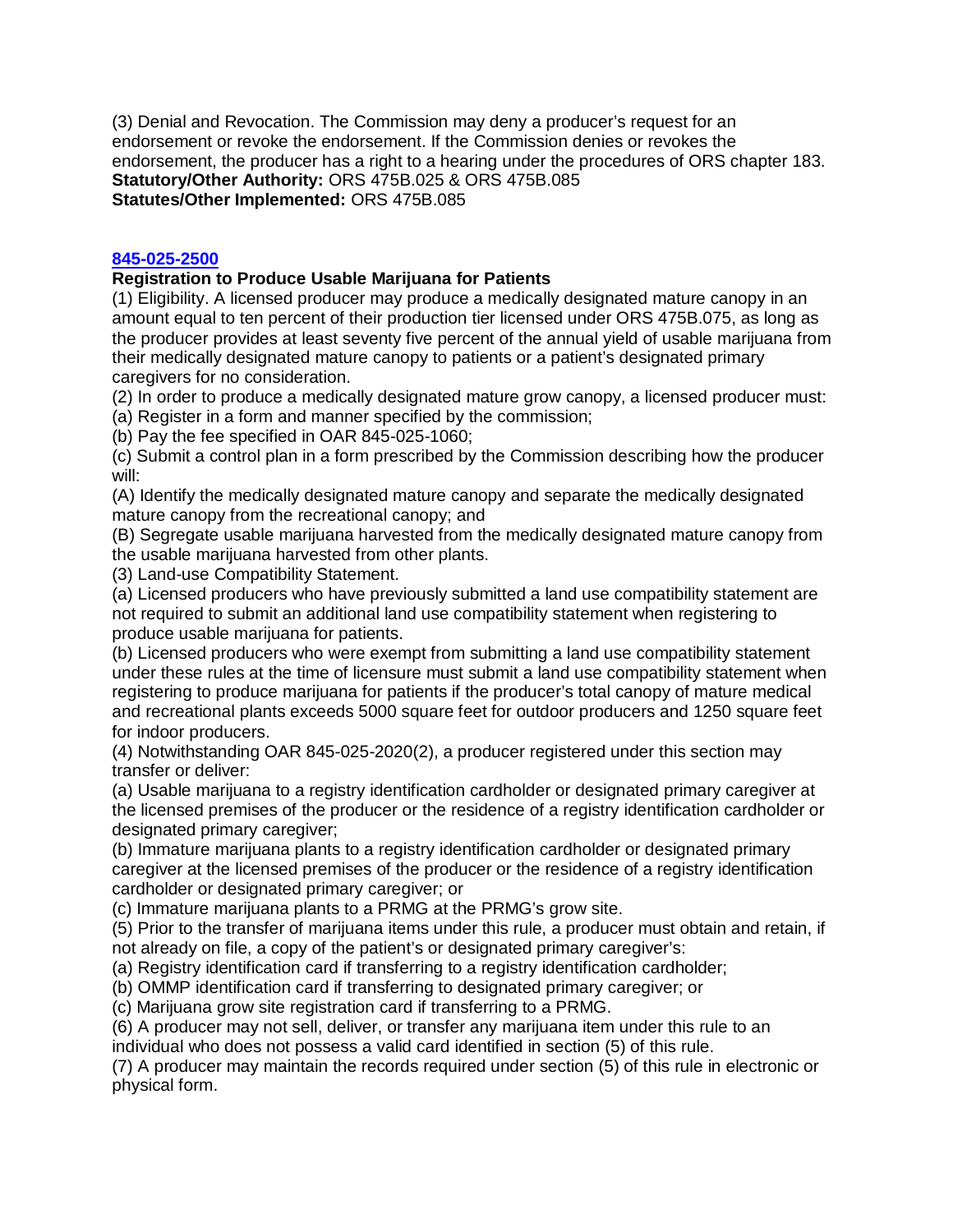(a) For records maintained electronically, a producer shall maintain a backup system or sufficient data storage so that records are retained for no less than two years after the transfer of marijuana for which the records were last obtained or used.

(b) For physical records, a producer must ensure the records:

(A) Are legible and complete;

(B) Kept in a safe and secure location; and

(C) Are retained for no less than two years after the transfer of marijuana for which the records were last obtained or used.

(8) In addition to the information required on a transport manifest under OAR 845-025-7700, a producer transferring marijuana as described in section (4) of this rule must include:

(a) The registry identification card number of the registry identification cardholder to whom the items are being transferred;

(b) The OMMP identification card number of the designated primary caregiver if transferring to a designated primary caregiver; or

(c) The marijuana grow site registration card number of the PRMG if transferring to a PRMG.

(9) Denial. A registration request will be denied if the producer has not complied with this rule or if any information submitted by the producer is false or misleading. A notice of denial must be issued in accordance with ORS Chapter 183.

(10) The Commission may revoke a registration under this section for any of the reasons that it may deny a registration under this section.

(11) A producer transferring immature plants under this section to a registry identification cardholder, designated primary caregiver, or a PRMG may transfer on a single manifest or to a person to possess on behalf of a single patient in any 24-hour period:

(a) No more than 6 immature marijuana plants over 24 inches in height; or

(b) No more than 36 immature marijuana plants under 24 inches in height.

(12) Violations.

(a) A transfer of marijuana to a registry identification cardholder, primary caregiver, or PRMG that fails to meet the requirements in sections (5), (7) or (8) of this rule is a Category III violation. (b) A violation of section (6) or (11) of this rule is a Category I violation.

**Statutory/Other Authority:** ORS 475B.025

**Statutes/Other Implemented:** ORS 475B.136

#### **[845-025-3210](https://secure.sos.state.or.us/oard/viewSingleRule.action?ruleVrsnRsn=267049)**

#### **Marijuana Processors — Endorsements**

(1) A processor may only process and sell cannabinoid edible, topical, concentrates or extracts if the processor has received an endorsement from the Commission for that type of processing activity. Endorsements types are:

(a) Cannabinoid edible processor;

(b) Cannabinoid topical processor;

(c) Cannabinoid concentrate processor; and

(d) Cannabinoid extract processor.

(2) Industrial Hemp processor. A processor may only process industrial hemp items if the processor licensee has received an industrial hemp processor endorsement.

(3) An applicant must request an endorsement upon submission of an initial application but may also request **to add or remove** an endorsement at any time following licensure.

(4) To apply for an endorsement, an applicant or processor licensee must submit:

(a) A form prescribed by the Commission that *includes a description of***identifies** the *type of products to be processed, a description of equipment to be used, and any solvents, gases, chemicals or other compounds proposed to be used to create extracts or concentrates; and***endorsements;**